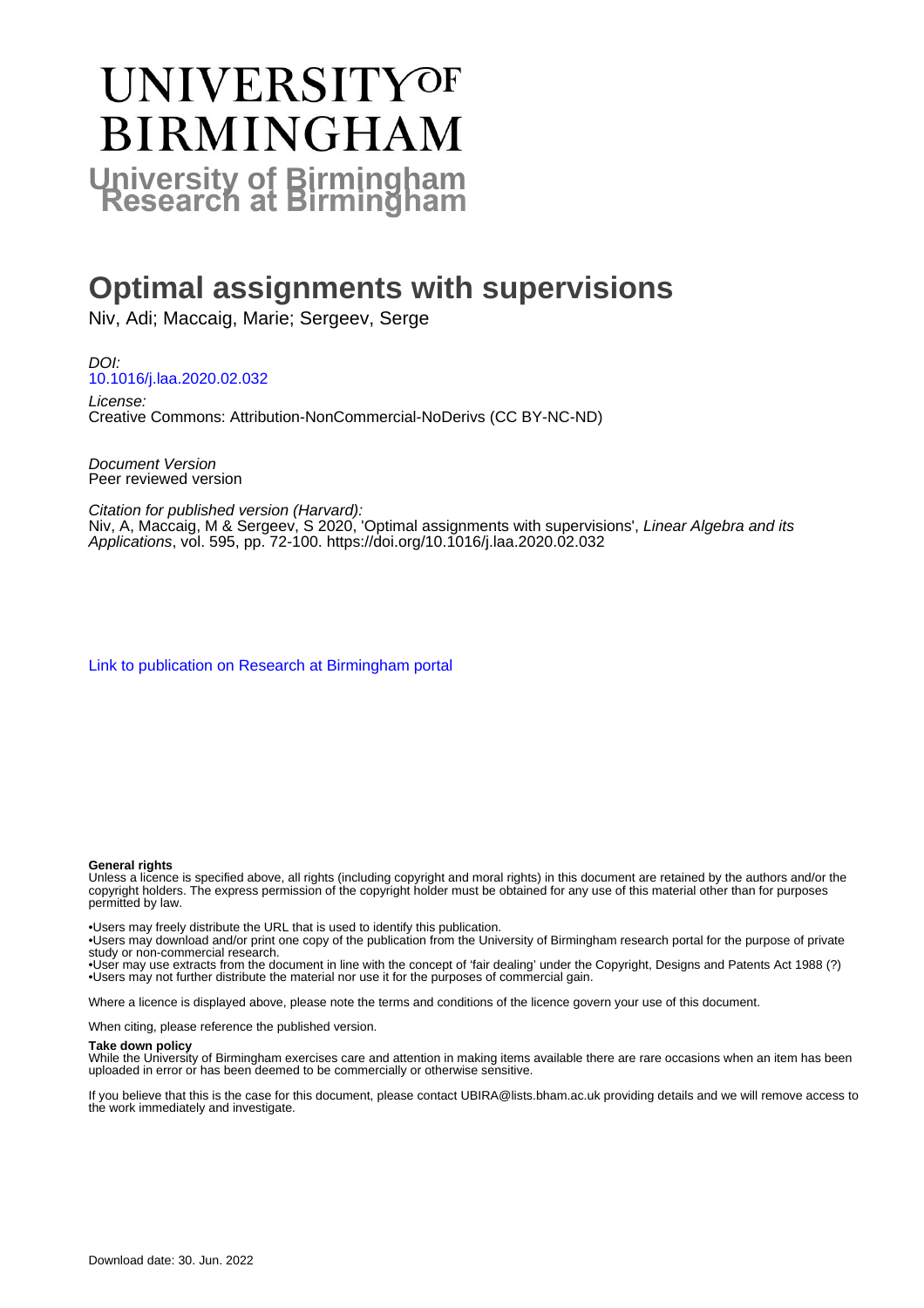Optimal assignments with supervisions

Adi Niv, Marie MacCaig, Sergeĭ Sergeev





Please cite this article as: A. Niv et al., Optimal assignments with supervisions, *Linear Algebra Appl.* (2020), doi: [https://doi.org/10.1016/j.laa.2020.02.032.](https://doi.org/10.1016/j.laa.2020.02.032)

This is a PDF file of an article that has undergone enhancements after acceptance, such as the addition of a cover page and metadata, and formatting for readability, but it is not yet the definitive version of record. This version will undergo additional copyediting, typesetting and review before it is published in its final form, but we are providing this version to give early visibility of the article. Please note that, during the production process, errors may be discovered which could affect the content, and all legal disclaimers that apply to the journal pertain.

© 2020 Published by Elsevier.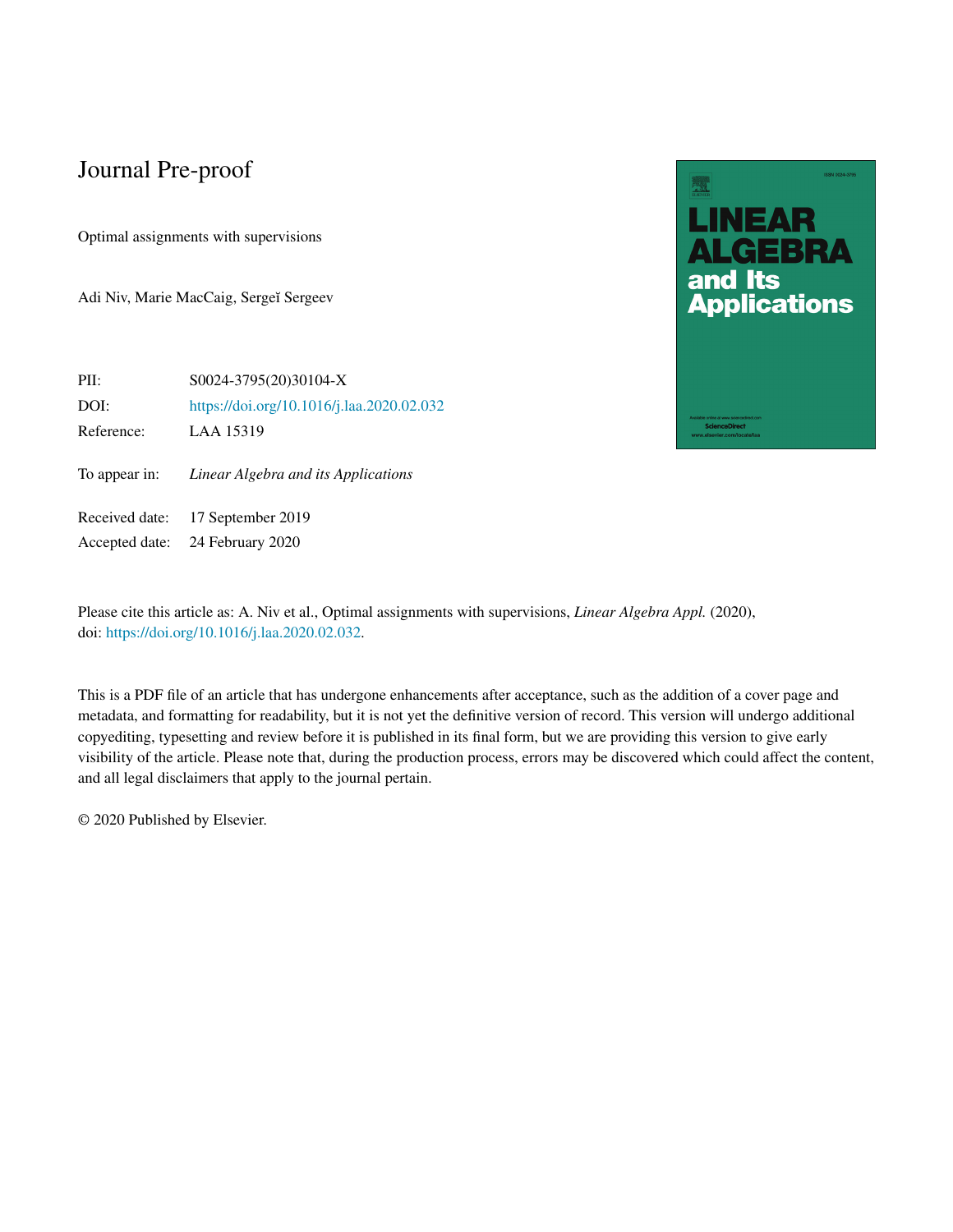ADI NIV, MARIE MACCAIG, AND SERGEÏ SERGEEV

Abstract. In this paper we provide a new graph theoretic proof of the tropical Jacobi identity, recently obtained in [\[AGN18\]](#page-25-0). We also develop an application of this theorem to optimal assignments with supervisions. That is, optimally assigning multiple tasks to one team, or daily tasks to multiple teams, where each team has a supervisor task or a supervised task.

Keywords: Optimal assignment problem, tropical algebra, weighted graphs, compound matrix, permanent.

AMSC: 05C17; 05C22; 05C38; 05C50; 05E15; 15A15; 15A24; 15A80; 90B80.

#### 1. INTRODUCTION

The tropical semiring  $\mathbb{R}_{\text{max}}$  is the set  $\mathbb{R} \cup \{-\infty\}$  of real numbers formally joined with  $-\infty$ , equipped with the additive operation  $a \oplus b = \max\{a, b\}$  and the multiplicative operation  $a \odot b = a + b$  (for all  $a, b \in \mathbb{R}_{max}$ ). In this language, the *tropical permanent* of a matrix  $A \in \mathbb{R}_{\max}^{n \times n}$  is

$$
\mathrm{per}(A) = \bigoplus_{\pi \in S_n} \bigodot_{i \in [n]} A_{i, \pi(i)} = \max_{\pi \in S_n} \sum_{i \in [n]} A_{i, \pi(i)},
$$

and  $\sigma \in S_n$  is an *optimal permutation* if  $\text{per}(A) = \bigodot_{i \in [n]} A_{i,\sigma(i)} = \sum_{i \in [n]} A_{i,\sigma(i)}$ . Here  $[n] = \{1, \ldots, n\}$  and  $S_n$  is the set of all permutations on  $[n]$ .

For  $A \in \mathbb{R}_{\max}^{n \times n}$  we denote by  $A[I, J]$  or  $A_{I,J}$ , where  $I \subset [n], J \subset [n]$ , the  $|I| \times |J|$ submatrix of A with rows in I and columns in J. Given  $I \subseteq [n]$  we denote by  $I^c$  the complement of I (so that  $I \cup I^c = [n]$  and  $I \cap I^c = \emptyset$ ).

The tropical adjoint  $\text{adj}(A)$  of  $A \in \mathbb{R}_{\text{max}}^{n \times n}$  is defined by  $\text{adj}(A)_{i,j} = \text{per}(A_{\{j\}^c,\{i\}^c}),$ i.e.  $\left(\sum_{i\in[n]} A_{i,\pi(i)}\right) - A_{j,i}$  for some permutation  $\pi \in S_n$  such that  $\pi(j) = i$  and such that it is optimal among all such permutations.

Motivated by Butkovič's combinatorial interpretations of various objects in tropical algebra (see [\[But03\]](#page-25-1)), and in particular, since optimal permutations are associated to the optimal assignment problem, we ask whether there exists an interpretation to tropical identities, focusing on Jacobi identity, using some form of 'partial assignment problem' and/or 'multiple assignment problem'.

The tropical Jacobi identity of a matrix A, if  $per(A) = 0$ , states that the permanent of a  $k \times k$  submatrix of adj $(A)$  is either equal to or surpasses the permanent of the corresponding  $(n - k) \times (n - k)$ -submatrix of A. This tropical identity was obtained in [\[AGN18\]](#page-25-0), motivated by the classical Jacobi identity described in [\[FJ11,](#page-25-2) Section 1.2].

The first author was supported by INRIA postdoctoral fellowship and the Chateaubriand grant.

The second author was supported by a public grant as part of the Investissement d'avenir project, reference ANR-11-LABX-0056-LMH, LabEx LHM..

The third author was supported by EPSRC Grant EP/P019676/1.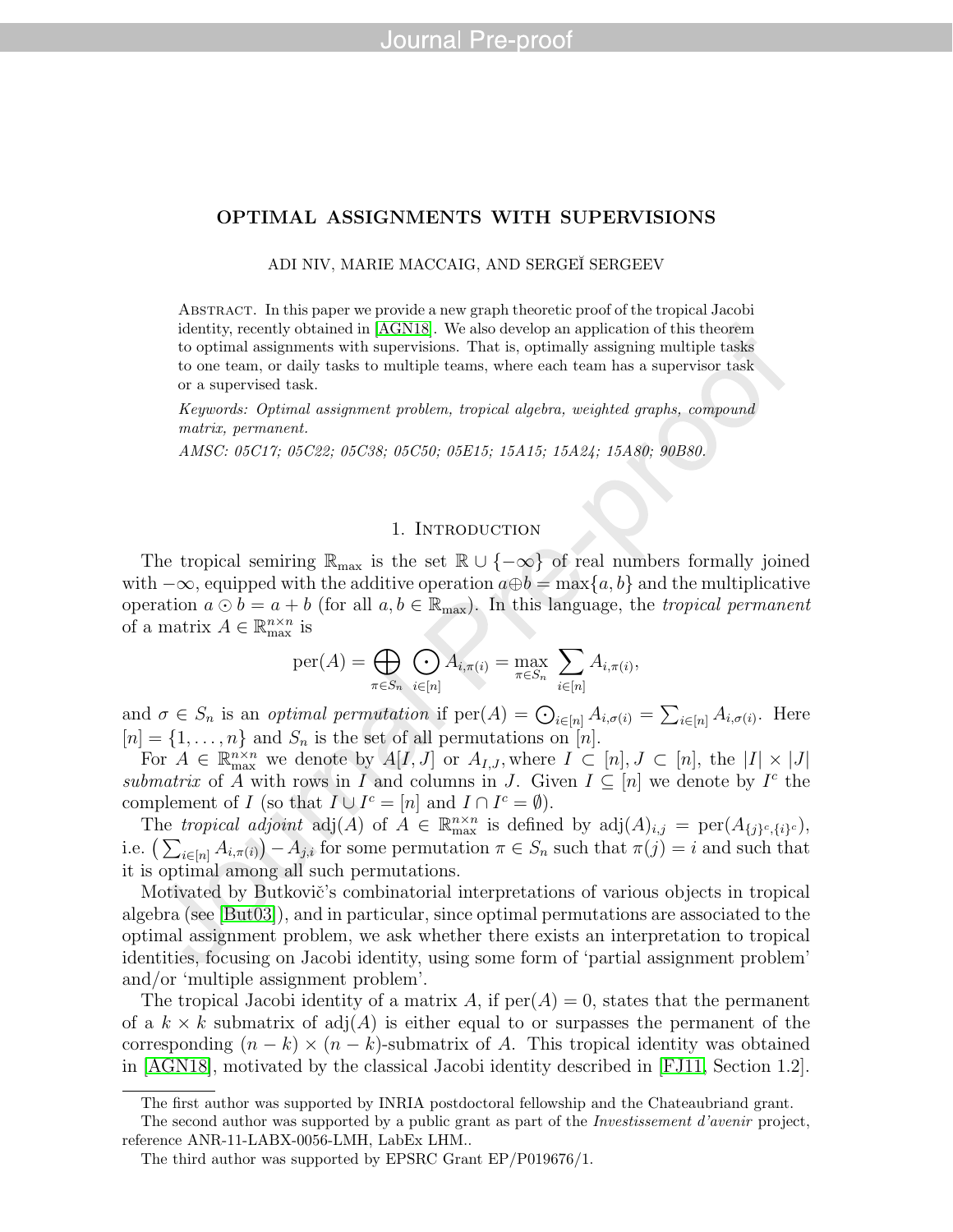#### 2 ADI NIV, MARIE MACCAIG, AND SERGEÏ SERGEEV

The digraph associated with the permanent of A describes the well known optimal assignment problem in the sense that  $per(A)$  provides the weight of optimal permutations in the digraph associated with A. When we consider the digraph associated with  $adj(A)_{i,j}$ , we are optimizing over permutations in  $S_n$  with a single edge removed. In this language, we provide a graph theoretic proof of a tropical analogue of the Jacobi identity, by showing that the weight of an optimal permutation of the digraph associated with a  $k \times k$  submatrix of adj $(A)$  either equals to the weight of the optimal permutation of the digraph associated with the corresponding  $(n - k) \times (n - k)$ -submatrix of A, or there exist at least two such optimal permutations.

Motivated by this graph theoretic proof, we study the optimal assignment problem under a given condition or requirement that a person  $i$  performs a fixed assignment  $j$ , whose cost/profit is out of consideration and would later be considered as the supervisor assignment.

We develop applications to team assignments, where supervision needs to take place. Thus we show that the Jacobi identity is closely related to optimizing multiple tasks, involving multiple teams, daily assignments, supervisor assignment or supervised assignments.

#### 2. Preliminaries

We provide some known graph theory definitions, as well as define ways to represent multiple assignments as series of perfect matchings.

#### 2.1. Basic definitions.

**Definition 2.1.** A *digraph* (or directed graph) is an ordered pair  $G = (V_G, E_G)$  where  $V_G$  is a set whose elements are called *nodes* (or vertices), and  $E_G$  is a set of ordered pairs of vertices, called directed edges (or arcs), allowing loops.

The number of edges terminating (resp. originating) at  $v \in V_G$  is denoted by  $\deg^-(v)$ (resp. deg<sup>+</sup>(v)). The source (resp. target) of an edge  $e \in E_G$  is denoted by  $s(e)$ (resp.  $t(e)$ ). The edge e may also be denoted by  $(v_i, v_j)$  if  $v_i = s(e), v_j = t(e)$ . A graph is called simple if it does not have multiple edges.

A multigraph is a (di)graph which is permitted to have multiple edges that have the same end nodes. Thus two vertices may be connected by more than one edge. We say two multigraphs are equal if they have the same edge set, counting multiplicities.

**Definition 2.2.** A bipartite graph  $H = (V_{H,1}, V_{H,2}, E_H)$  is a nondirected graph such that  $i \in V_{H,1}$  if and only if  $j \in V_{H,2}$  for every  $(i, j) \in E_H$ . The number of edges exiting  $v \in V_{H,1} \cup V_{H,2}$  is denoted by  $deg(v)$ . We say H is equally partitioned if  $|V_{H,1}| = |V_{H,2}|$ . The *complete bipartite graph*, denoted  $K_{m,n}$  is the bipartite graph

 $G = ([m], [n], E) : E = \{(u, v) : u \in [m], v \in [n]\}.$ 

A *star* is the complete bipartite graph  $K_{1,k}$ , denoted as  $ST_k$ .

**Definition 2.3.** A graph (resp. digraph, and in particular multigraph)  $G = (V, E)$  is k-regular if  $\deg(v) = k$  (resp.  $\deg^+(v) = \deg^-(v) = k$ ),  $\forall v \in V$ .

**Definition 2.4.** A path in a digraph  $G = (V, E)$  is a sequence of nodes and edges,  $P = (v_1, e_1, v_2, e_2, \ldots, e_{n-1}, v_n)$  such that, for all  $i \in [n-1], e_i = (v_i, v_{i+1})$ . In particular,  $s(P) = s(e_1) = v_1, t(P) = t(e_{n-1}) = v_n$ . If  $v_1 = v_n$ , then P is closed. If P is a path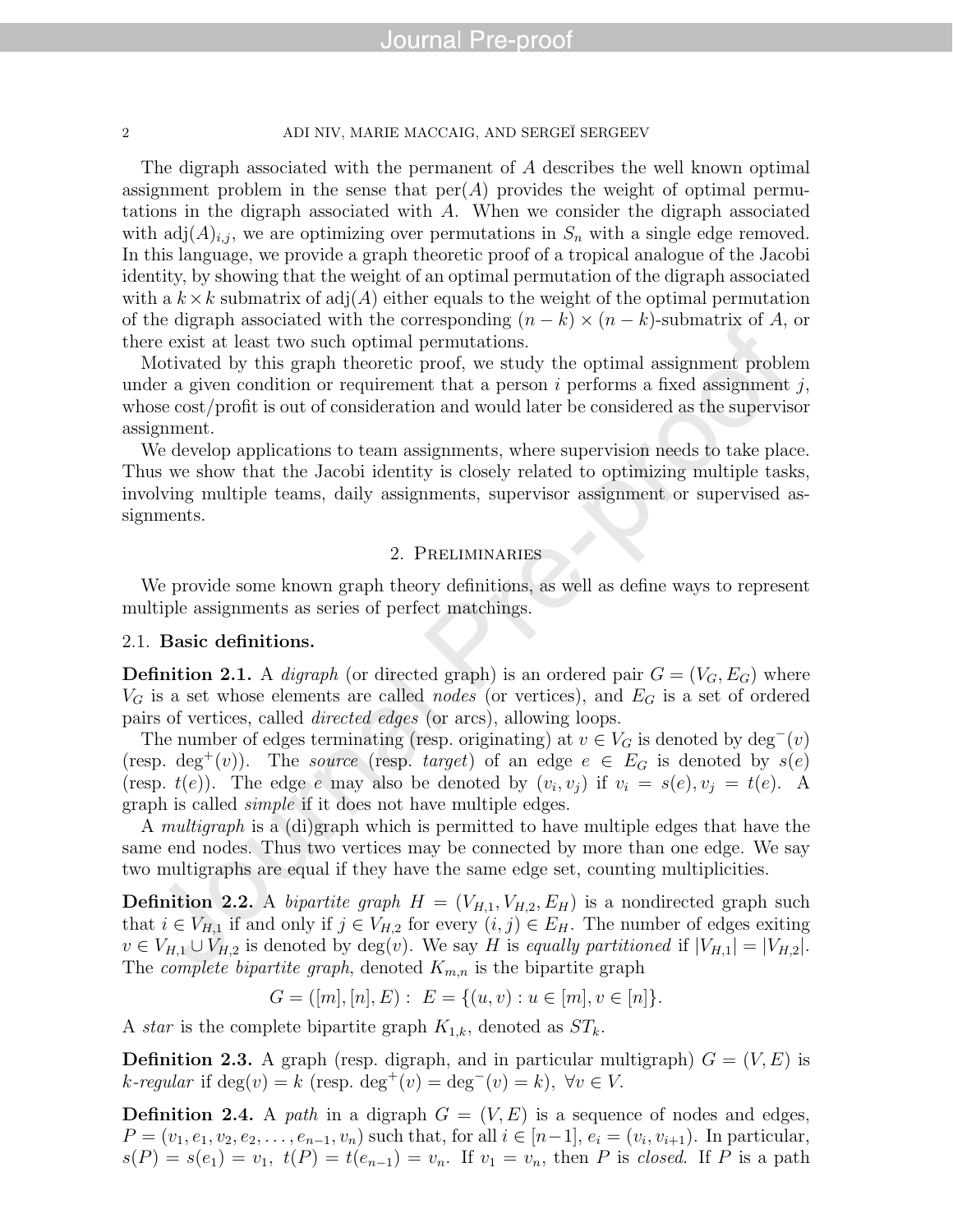in which all intermediate nodes are distinct, and different from its source and target, then P is elementary and denoted by  $(v_1, v_2, \ldots, v_n)$  (when clear which edges are used). The length of a path  $\ell(P) = n - 1$  is the number of its edges. A cycle is an elementary closed path, denoted by  $(v_1, v_2, \ldots, v_{n-1}, v_1)$ .

**Definition 2.5.** Let  $G = (V, E)$  be a graph and  $E' \subseteq E$ . The subgraph of G induced by  $E' \subseteq E$  is the subgraph  $G' = (V(E'), E')$ , where  $V(E') \subseteq V$  denotes the set of endpoints (sources and targets when  $G$  is a digraph) of  $E'$ .

**Definition 2.6.** If  $G = (V_G, E_G)$  and  $H = (V_H, G_H)$ , then  $G + H = (V_G \oplus V_H, E_G \oplus E_H)$ is called the *disjoint union graph*. The graph  $kG$  is formed of k disjoint copies of G.

**Definition 2.7.** We say  $G = (V, E)$  is a k-bipartite graph if

$$
E = \biguplus_{r=1}^{k} E_r,
$$

where  $B_r = (U_r, V_r, E_r)$ ,  $U_r, V_r \subseteq V$ ,  $\forall r \in [k]$  are bipartite graphs. We say G is equally partitioned if  $|U_1| = \cdots = |U_k| = |V_1| = \cdots = |V_k|$ .

The graph G is disjoint-k-bipartite if  $G = B_1 + \cdots + B_k$ . The graph G is stark-bipartite if  ${B_r}_{r \in [k]}$  are glued at a common vertex set:  $V_r = V$ ,  $\forall r \in [k]$ , and G may be denoted by  $(U_1, \ldots, U_k, V, E)$ . The graph G is path-k-bipartite if  $\{B_r\}_{r \in [k]}$  are concatenated:  $V_r = U_{r+1}$ ,  $\forall r \in [k-1]$ , and G may be denoted by  $(U_1, \ldots U_{k+1}, E)$ .

The number of edges exiting  $v \in V_r$  towards  $V_{r-1}$  (resp.  $V_{r+1}$ ) is denoted by  $\deg_t(v)$  $(\text{resp. deg}_{s}(v)).$ 

<span id="page-4-0"></span>**Lemma 2.8.** There exists a one-to-one correspondence from the set of digraphs with n nodes onto the set of equally partitioned bipartite graphs with 2n nodes.

*Proof.* Let  $(V_G, E_G)$  be a digraph, and  $(V_{H,1}, V_{H,2}, E_H)$  be an equally partitioned bipartite graph. We define the correspondence by duplicating the set  $V_G: v_i \in V_{H,1}, u_i \in$  $V_{H,2}$ ,  $\forall i \in V_G$ , which function as the sets of sources and targets respectively. That is,  $(v_i, u_j) \in E_H$ ,  $\forall (i, j) \in E_G$ . This correspondence is of course one-to-one and onto.  $\Box$ 

Lemma 2.9. There exists a one-to-one correspondence between all equally partitioned k-bipartite graphs.

*Proof.* Straightforward, using their  $B_r$ -presentations.

Example 2.10. See Figure [1.](#page-5-0) The bold edges correspond to the digraph on top and will be recalled later on.

2.2. Definitions related to assignment problems. Let  $S_n$  denote the set of permutations on [n], and  $S_{I,J}$  denote the set of bijections from  $I \subseteq [n]$  to  $J \subseteq [n]$  (that is,  $|I| = |J|$ ). Recall that the zero element  $\mathbb{0}$  of  $\mathbb{R}_{\text{max}}$  is  $-\infty$ , the unit element  $\mathbb{1}$  of  $R_{\text{max}}$  is 0, and for  $A \in \mathbb{R}_{\max}^{n \times n}$  the max-plus permanent is given by

$$
\mathrm{per}(A) = \max_{\pi \in S_n} \sum_{i \in [n]} A_{i, \pi(i)}.
$$

We recall the correspondence between weighted simple digraphs and square matrices. Let  $G = (V, E, w)$  be a weighted digraph, where  $w(e)$  denotes the weight of the edge  $e \in E$ . For an  $n \times n$  matrix M, we associate a weighted simple digraph  $G_M = ([n], E, w)$ ,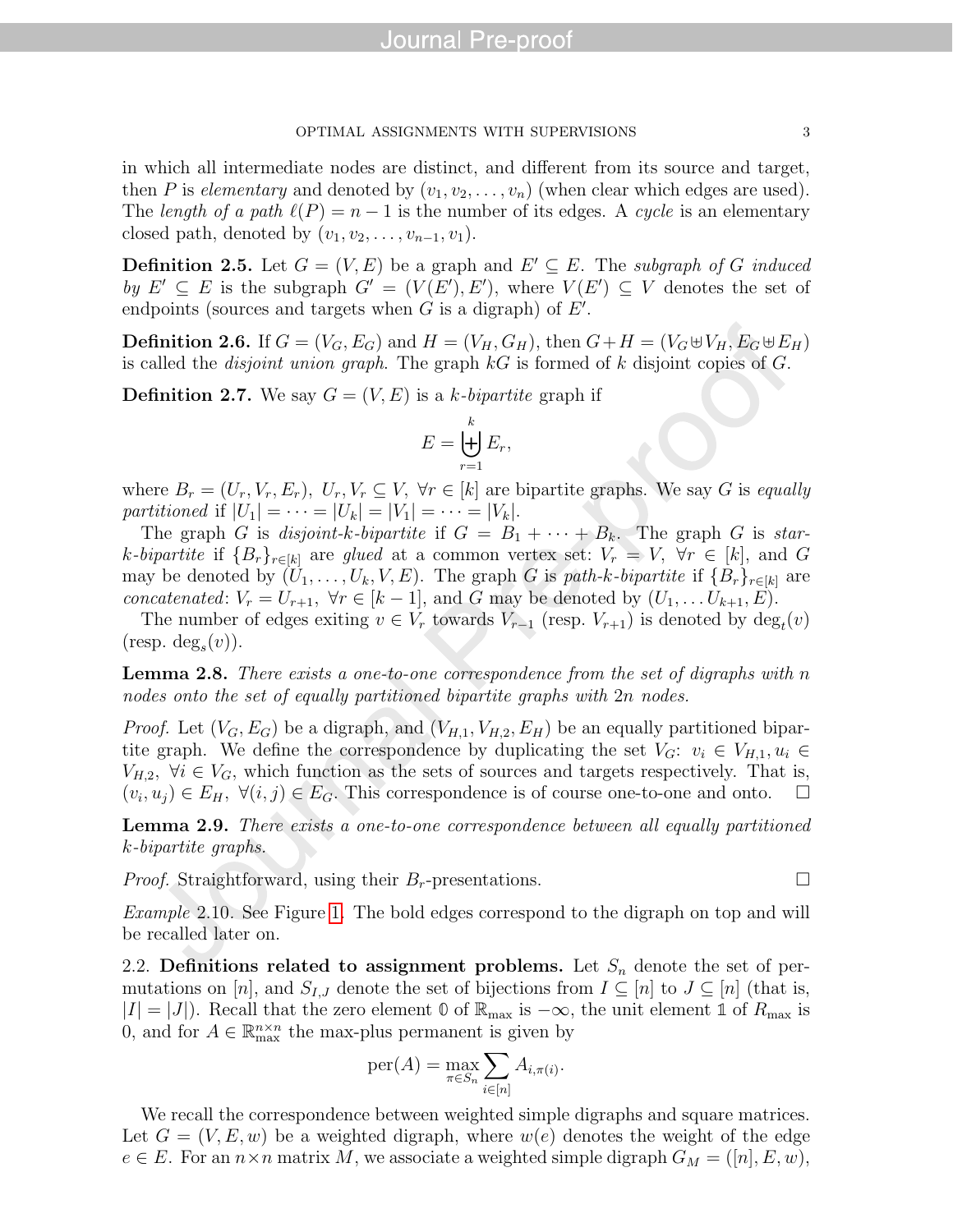

<span id="page-5-0"></span>Figure 1. Correspondence between path-3-bipartite and star-3-bipartite

where for all  $M_{i,j} \neq \emptyset$ ,  $(i, j) \in E$  with  $w(i, j) = M_{i,j}$ . Conversely, for a weighted simple digraph  $G = ([n], E, w)$  we associate an  $n \times n$  weight matrix  $M_G$ , where

$$
M_{i,j} = \begin{cases} w(i,j) & ; \text{ if } (i,j) \in E, \\ \mathbb{0} & ; \text{ otherwise.} \end{cases}
$$

See for instance the correspondence in Figure [2](#page-6-0) between the  $3 \times 3$  matrix M and the weighted simple digraph G with node-set [3], where the edge-value denotes its weight.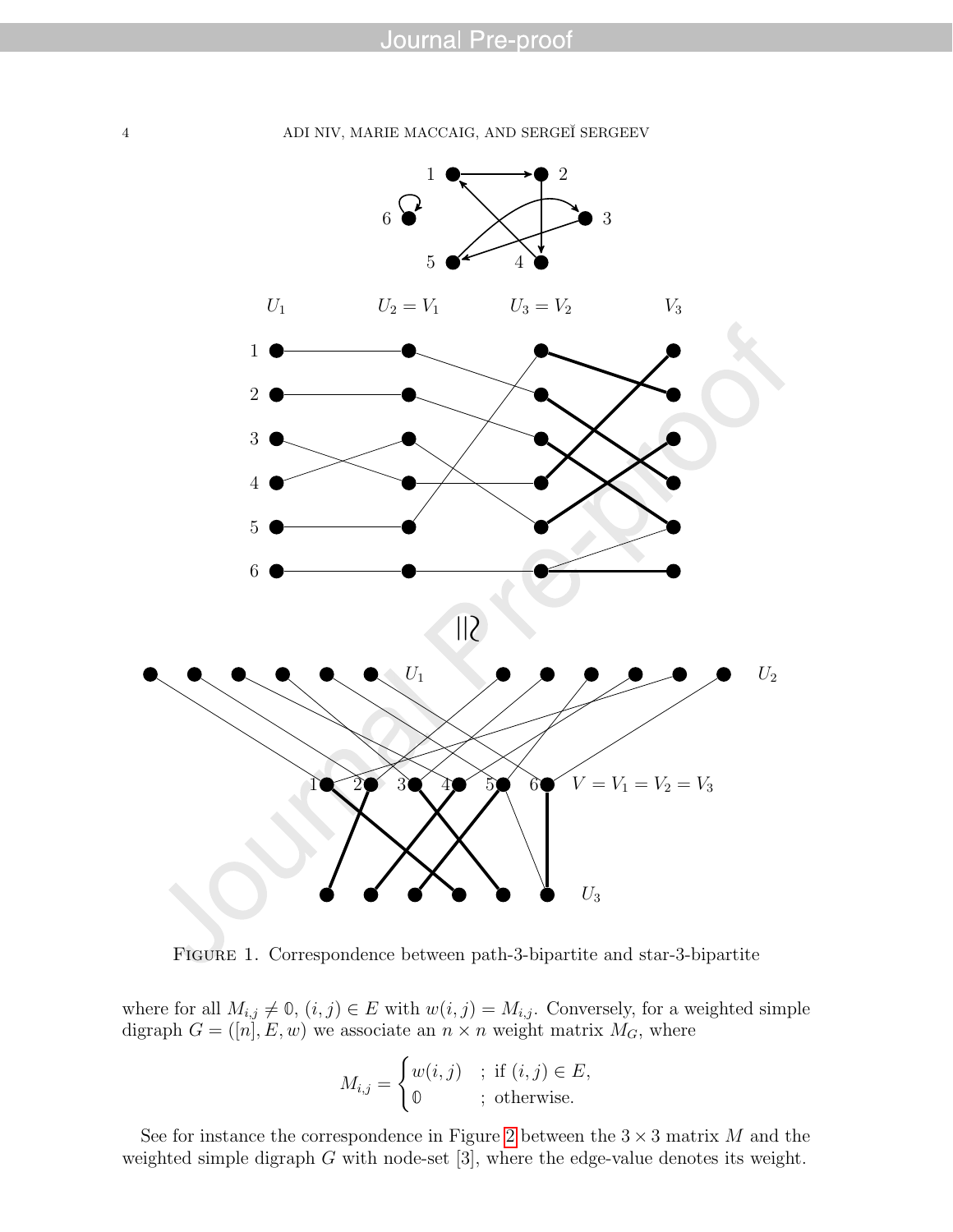

<span id="page-6-0"></span>FIGURE 2. Associated square matrix and simple weighted digraph

To a max-plus product P of entries of  $M \in \mathbb{R}^{n \times n}$ , we assign a sub-digraph with the set of edges  $E_P$  (multiplicities allowed) that correspond to the entries in the maxplus product, and the set of nodes  $V(E_P)$ . In particular, we have the *bijection*subdigraph  $G = (V(E_{\pi}), E_{\pi})$ , where  $\pi \in S_{I,J}$ , corresponding to the max-plus product  $P = \bigodot_{i \in [I]} M_{i, \pi(i)}$ , and satisfying  $\deg^+(v) = \deg^-(u) = 1$ ,  $\forall v \in I, u \in J$ .

Thus, in the sense of Lemma [2.8,](#page-4-0) G corresponds to a 1-regular bipartite graph B, where  $V_{B,1} = I$ ,  $V_{B,2} = J$ , which is a perfect matching. The set of permutations of maximal weight in  $M$  (or optimal permutations of  $M$ ), denoted by

$$
ap(M) = \{\pi \in S_n : per(M) = \bigodot_{i \in [n]} M_{i, \pi(i)}\},\
$$

is identical to the set of optimal solutions to the assignment problem in the graph corresponding to the digraph associated with M.

#### Example 2.11.

(1) Every non- $\mathbb{O}(\max_{i \in [n]} M_{i, \pi(i)}$  in the permanent of M may be assigned with the permutation-subgraph of  $G_M$ 

$$
V(E_{\pi}) = [n], E_{\pi} = \{(i, \pi(i)) \,\,\forall i \in [n]\}.
$$

(2) The upper-right bipartite subgraph and bold perfect matching in Figure [1,](#page-5-0) correspond to the digraph and its bold permutation in Figure [3](#page-6-1)



<span id="page-6-1"></span>FIGURE 3. A digraph and its permutation subgraph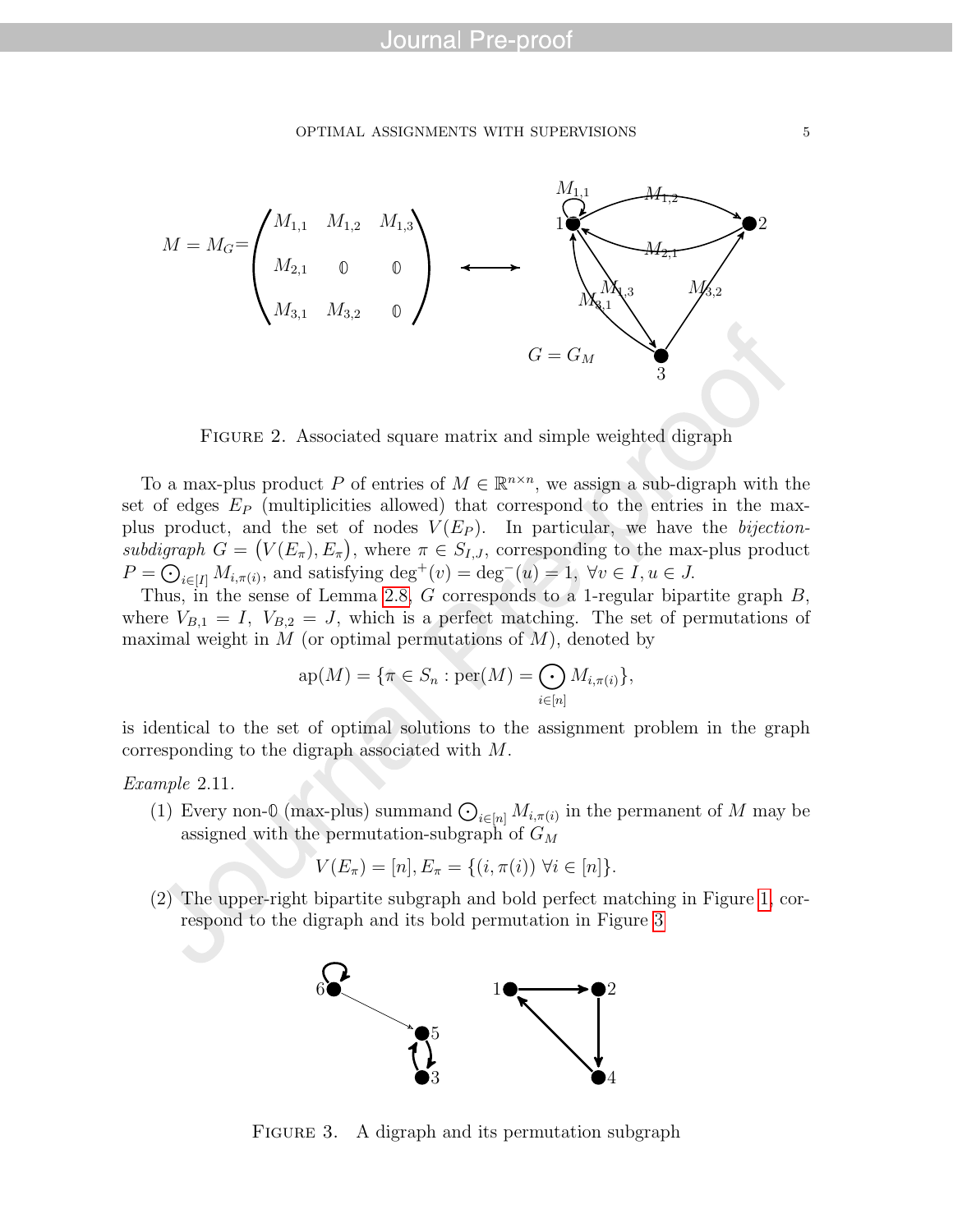**Definition 2.12.** We say that a bipartite graph  $H$  is perfect if

$$
\deg(v) = 1 \,\forall v \in V_{H,1} \cup V_{H,2}.
$$

A disjoint-k-bipartite graph  $G = (V, E)$  is perfect if  $\deg(v) = 1$  for all  $v \in V(G)$ . Consequently, a path-k-bipartite or star-k-bipartite graph is called perfect if it corresponds to a perfect disjoint-k-bipartite graph.

Formally, a path-k-bipartite graph  $H = (V_1, \ldots, V_{k+1}, E)$  is perfect if

$$
\deg^+(v) = \deg^-(u) = \deg^+(u) = \deg^-(w) = 1, \ \forall \ v \in V_{H,1}, \ u \in \bigcup_{\ell \in [k-2]} V_{H,\ell+1}, \ w \in V_{H,k},
$$

and a star-k-bipartite graph  $G = (U_1, \ldots, U_k, V, E_G)$  is perfect if for every  $i \in [k]$ 

$$
\deg(u) = 1, \ \forall u \in U_i.
$$

The following proposition is a result of Lemma [2.8,](#page-4-0) Hall's Marriage Theorem [\[Slo02\]](#page-26-0) and Proposition 3.17, [\[IR11\]](#page-25-3).

Proposition 2.13. A k-regular digraph (and in particular multigraph) corresponds to a perfect k-bipartite graph, and its edge-set is the disjoint union of edge-sets of k permutation-subgraphs.

The correspondence is demonstrated in Figure [4.](#page-7-0)



<span id="page-7-0"></span>FIGURE 4. Correspondence between 3-regular digraph and perfect 3-bipartites.

**Definition 2.14.** Let  $G = ([n], E)$  be a k-regular multigraph, and let

$$
E = \biguplus_{i \in [k]} E_{\rho_i}, \ \rho_i \in S_n
$$

be the disjoint union of edge-sets of k permutation-subgraphs  $G_i = ([n], E_{\rho_i})$  of G. We say G is  $(\ell, k)$ -regular with respect to  $\{I_j, J_j : |I_j| = |J_j| = k \; \forall j \in [\ell]\}$  if there exist  $e_{i_1},...,e_{i_\ell} \in E_{\rho_i} \ \ \forall i \in [k] \text{ such that}$ 

$$
(V(E_{\pi_j}), E_{\pi_j} = \{e_{1_j}, ..., e_{k_j}\}), \ j \in [\ell], \ \pi_j \in S_{I_j, J_j}
$$

are  $\ell$  disjoint bijection-subgraphs. (In particular  $|E_{\pi_j}| = k$ ,  $\forall j \in [\ell]$ .) We denote

$$
G = ([n], \biguplus_{i \in [k]} E_{\rho_i}, \{\pi_j\}_{j \in \ell}).
$$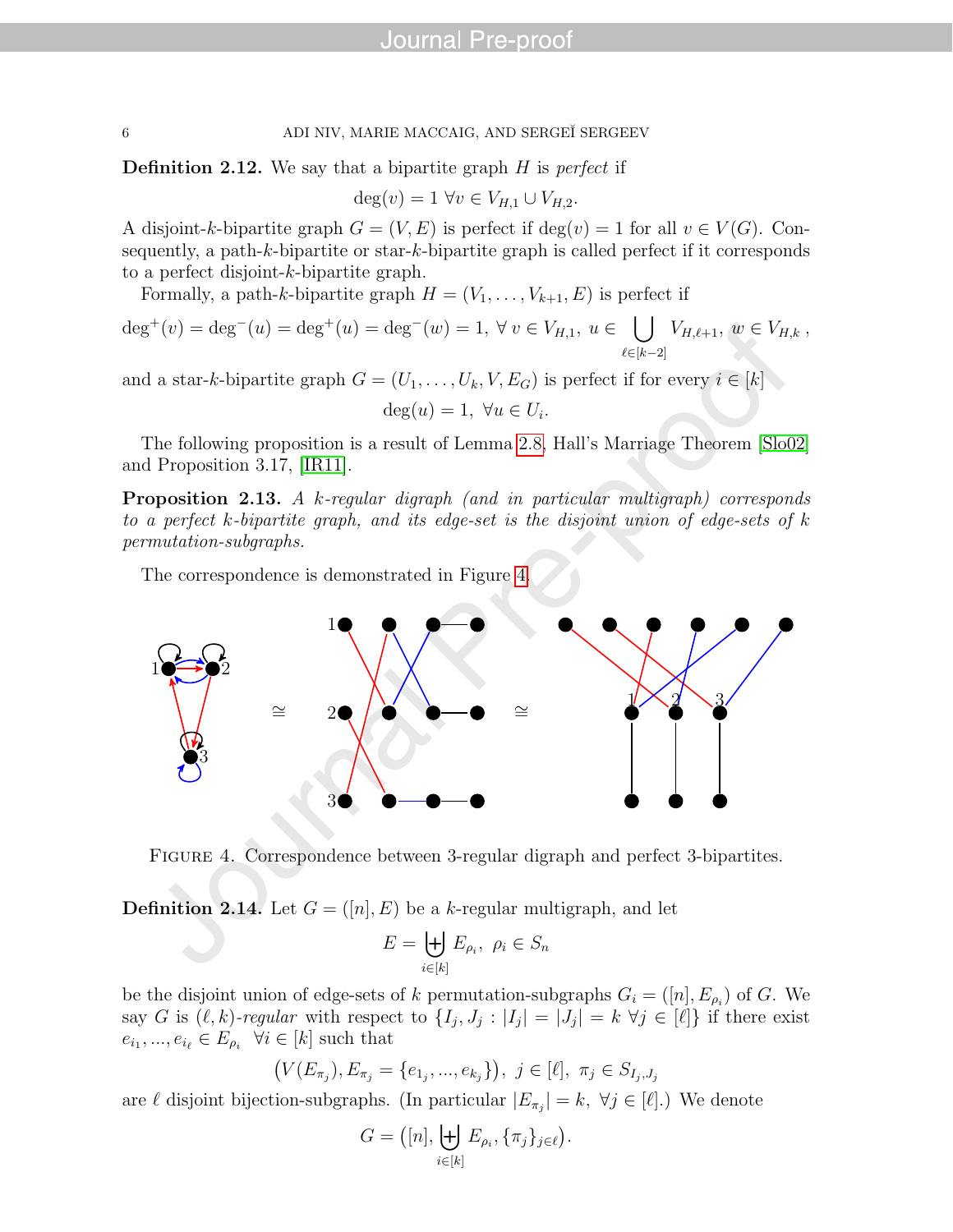#### <span id="page-8-1"></span>Example 2.15.

(1) The digraph in Figure [4](#page-7-0) is (1,3)-regular with respect to  $I = J = [3]$ , where  $\pi = (1\ 2)$  is constructed from red edge  $(1, 2)$ , blue edge  $(2, 1)$  and black loop  $(3, 3)$ , as indicated by green edges in Figure [5.](#page-8-0) This is a special case where  $n = k$ .



<span id="page-8-0"></span>FIGURE 5.  $(1, 3)$ -regular.

(2) If  $G = ([n], \biguplus_{i \in [k]} E_{\rho})$  for some  $\rho \in S_n$ , then for every  $I \subseteq [n] : |I| = k$ , the digraph G is  $(k, k)$ -regular with respect to  $I = I_j, J = J_j, \forall j \in [k]$ , where

$$
\pi_j = \pi = \rho|_I \in S_{I,J}, \ \forall j \in [k].
$$

It is also  $(n - k + 1, k)$ -regular with respect to  $I_j = \{t + j - 1: t \in [k]\}, J_j = \{\rho(t + j - 1): t \in [k]\}, j \in [n - k + 1],$ where

$$
E_{\pi_{j+1}} = \left\{ (j+k, \rho(j+k)) \right\} \biguplus E_{\pi_j} \setminus \left\{ (j, \rho(j)) \right\}.
$$

(3) A filled Sudoku table represents an  $(\ell, k)$ -regular digraph, with respect to  $I =$  $J = [9]$ , where  $n = k = \ell = 9$ .

The rough idea behind Example [2.15](#page-8-1) part (1) is to present a set of assignments of people to jobs, using permutations over multi-digraphs. Observing Figure [5,](#page-8-0) this can be applied in different equivalent ways. For instance, assigning different sets of jobs to the same team, or the same set of jobs to different teams, as described by the lowerright star-3-bipartite graph. One may assign a team of experienced workers to tutor new workers, which 6 months later will tutor newer workers, and so on, as described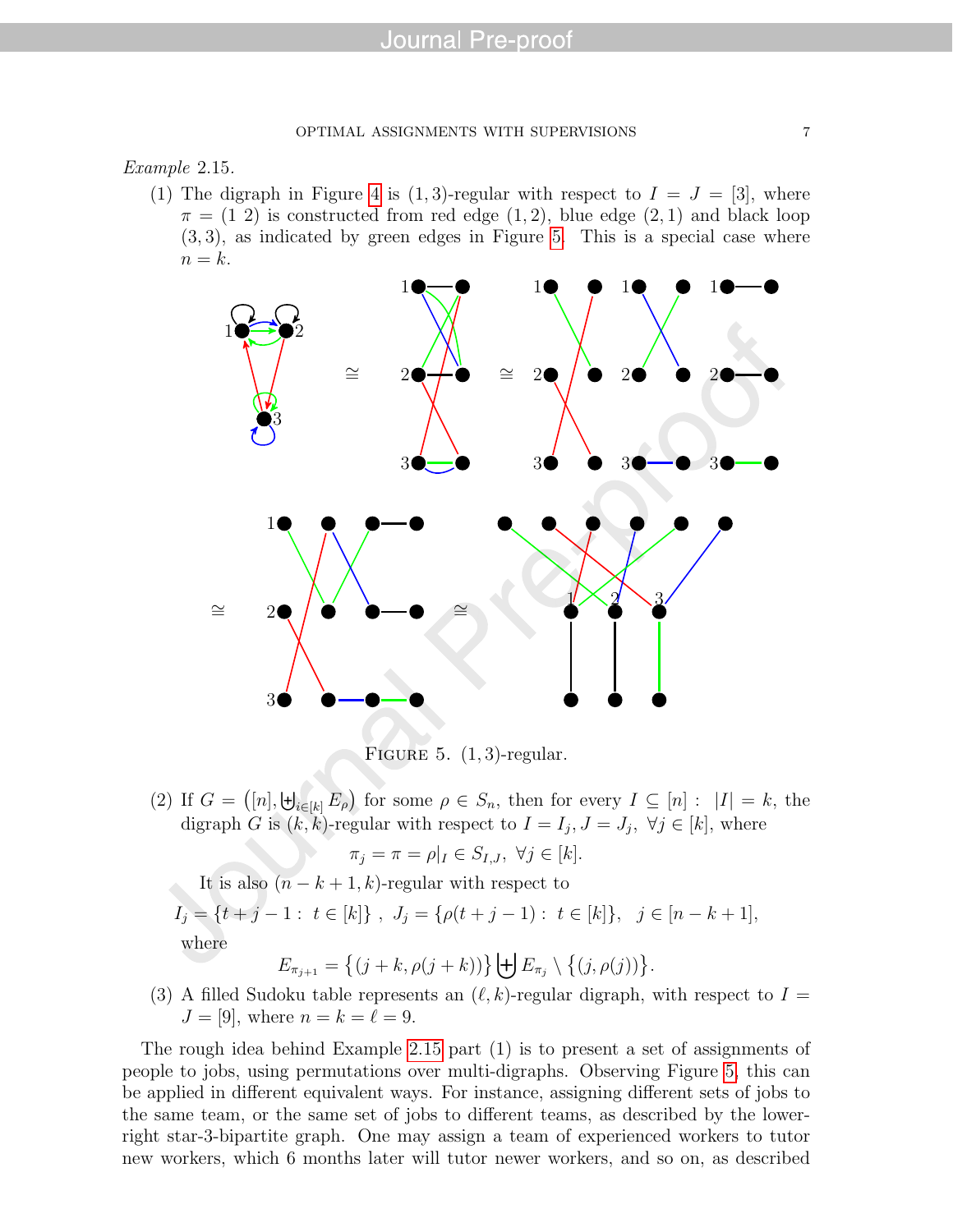by the lower-left path-3-bipartite graph. In this paper, we consider assigning the same set of jobs, to the same team over a given time interval, as described in the middleupper multi-digraph, or assigning different jobs to different teams, as described in the right-upper disjoint-3-bipartite graph.

Additionally, we want to be able to consider assignments performed under some restrictions. That is, for a single assignment relating to  $G_A$ , one edge is fixed, and we consider all perfect matchings including this edge.

**Definition 2.16.** Let  $A \in \mathbb{R}_{\max}^{n \times m}$ . We denote by  $A^{\wedge k} \in \mathbb{R}_{\max}^{\binom{n}{k} \times \binom{m}{k}}$  the max-plus  $k^{th}$ compound matrix of A defined by

$$
A_{I,J}^{\wedge k} = \max_{\substack{\sigma: I \to J \\ \text{bijection}}} \sum_{i \in I} A_{i,\sigma(i)} \quad \forall I \subseteq [n] \text{ and } J \subseteq [m]: \ |I| = |J| = k.
$$

In particular,  $A^{\wedge 1} = A$ ,  $A^{\wedge 0} = \mathbb{1}$  and  $\text{per}(A) = A^{\wedge n}$  is the max-plus permanent of A when  $n = m$ . In this case we denote by  $adj(A)_{i,j} = A_{ij}^{\wedge n-1}$  $\chi_{i}^{n-1}$  (i) entry of the max-plus adjoint of A.

For a non- $\mathbb{O}$  product of concatenating entries of  $M \in \mathbb{R}^{n \times n}$ 

$$
P=M_{j_1,j_2}\odot M_{j_2,j_3}\odot\cdots\odot M_{j_k,j_{k+1}},
$$

the edge-set of the digraph  $G = (V(E_P), E_P)$  corresponds to a path

$$
p = e_1 \cdots e_k : s(e_i) = j_i, t(e_i) = j_{i+1} \ \forall i \in [k]
$$

of length  $l(p) = k$ , from  $s(p) = s(e_1) = j_1 \in V(E_P)$  to  $t(p) = t(e_k) = j_{k+1} \in V(E_P)$ , and with weight  $w(p) = \bigodot_{i \in [k]} w(e_i, G)$ . When it is clear which matrix we are using we may just write  $w(p)$ .

We decompose a bijection  $\rho \in S_{I,J}$  (and in particular, when  $I = J$ , a permutation) into disjoint cycles whose set is denoted by  $\mathcal{C}$ , and elementary paths whose set is denoted by P. This corresponds to the restrictions  $\rho|_{\overline{s(p)}}$ ,  $s(p) \in I$ , where

$$
\overline{s(p)} = \{ j \in I : \text{ s.t. } \rho^m(s(p)) = j \text{ for some } m \in \mathbb{N} \}.
$$

The quotient set

$$
\{\overline{s(p)} : p \text{ is a cycle or an elementary path of } \rho\} = \underbrace{\{s(p) : \rho^m(s(p)) \in I, \forall m \in \mathbb{N}\}}_{\text{corresponds to } C} \cup \underbrace{\{\overline{s(p)} : \exists m_p \in \mathbb{N} \text{ s.t. } \rho^{m_p}(s(p)) \notin I\}}_{\text{corresponds to } \mathcal{P}}
$$

is the partition of I corresponding to the source-nodes of the disjoint cycles and paths of  $\rho$ . Moreover, a bijection-subgraph  $G' = (V(E_{\rho}), E_{\rho}) \subseteq G = ([n], E)$  satisfies

$$
E_{\rho} = \{ e \in E : t(e) = \rho(s(e)) \,\,\forall s(e) \in I \} \,\,, \,\, \deg^{+}(i) = \deg^{-}(\rho(i)) = 1 \,\,\forall \rho(i) \in J, i \in I,
$$

and

$$
w(\rho) = \bigodot_{\overline{s(p)}} \bigodot_{s(e) \in \overline{s(p)}} w(e) = \bigodot_{\overline{s(p)} \in \mathcal{C}} w(p) \bigodot_{\overline{s(p)} \in \mathcal{P}} w(p), \text{ where } \rho^{m_p}(s(p)) = \begin{cases} s(p), \overline{s(p)} \in \mathcal{C} \\ t(p), \overline{s(p)} \in \mathcal{P} \end{cases}.
$$

(That is, over  $\mathbb{R}_{\text{max}}$ , the weight of a permutation is the sum of weights of its disjoint cycles and paths, which is the sum of weights of its edges).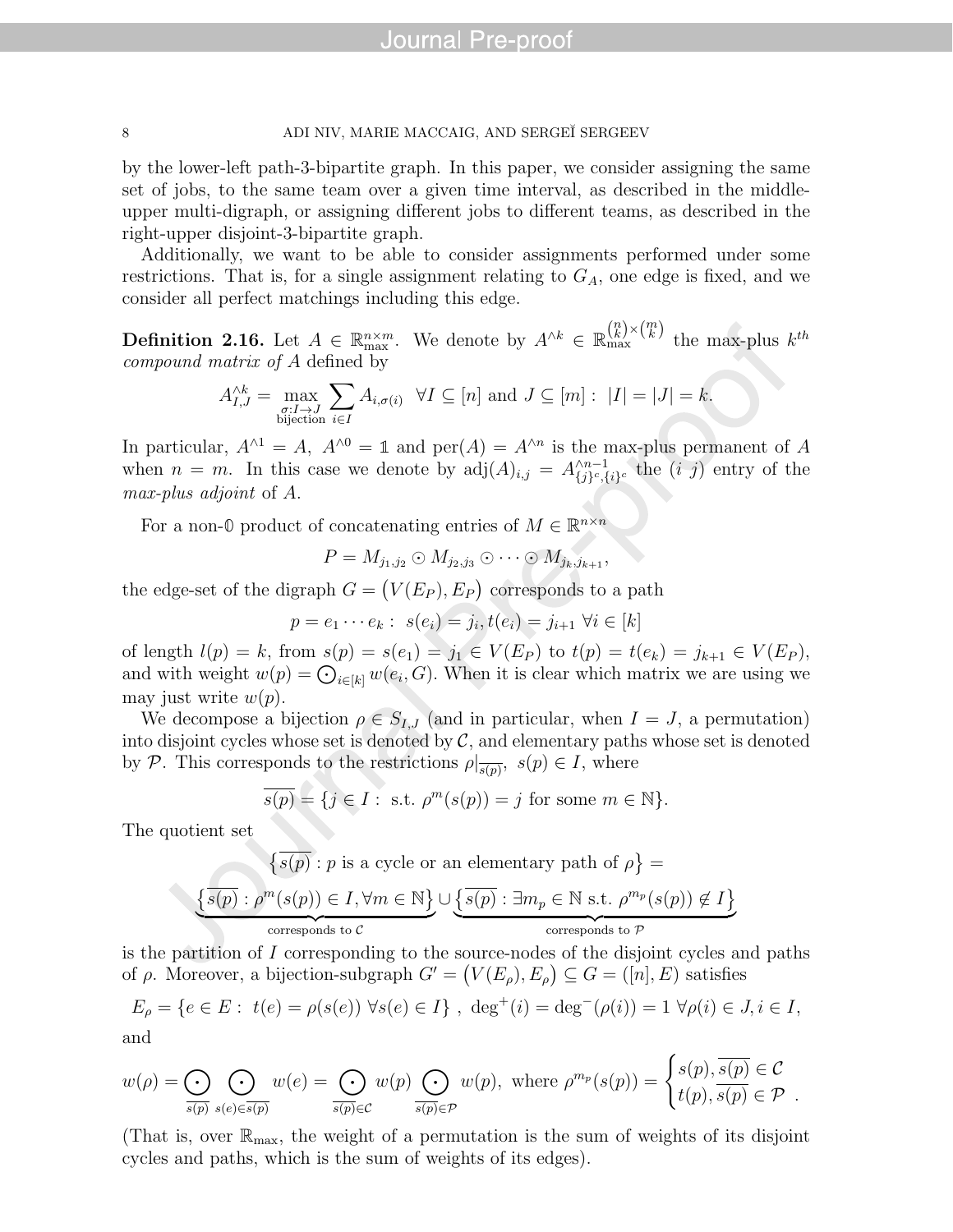In particular, every elementary path (resp. cycle) is a bijection (resp. permutation) from its set of source-nodes to its set of target-nodes, and can be extended to a bijection  $J^c \cup I \longrightarrow I^c \cup J$  (resp. permutation in  $S_n$ ) by composing it with the loops

$$
e: s(e) = t(e) = j, \ \forall j \in I^c \cap J^c \ \text{(resp. } j \in I^c\text{)}.
$$

Every bijection  $\rho \in S_{I,J}$  can be extended to a permutation  $\pi \in S_{I\cup J}$  by defining

$$
\pi(j) = \begin{cases} \rho(j) & , j \in I \\ s(p) & , j = t(p) \in J \setminus I \end{cases}.
$$

In the same way, every permutation  $\pi \in S_I = S_{I,I}$  can be reduced to a bijection  $\rho \in S_{J,K}, J, K \subseteq I : K = {\pi(j) : j \in J}$  by defining  $\rho = \pi|_J$ .

We note that a path p from  $s(p)$  to  $t(p)$  can be decomposed into (not necessarily disjoint) cycles and an elementary path from  $s(p)$  to  $t(p)$ .

**Definition 2.17.** Let  $I, J \subseteq [n]$  such that  $|I| = |J| = k$ . We say that  $\pi \in S_n$ is an *optimal permutation* in a simple digraph  $G = ([n], E)$  weighted over  $\mathbb{R}_{\text{max}}$ , if  $w(\pi) \geq w(\tau) \,\forall \tau \in S_n$ , or equivalently

$$
\text{per}(M_G) = \sum_{i \in [n]} (M_G)_{i, \pi(i)}.
$$

We say that  $\sigma \in S_{I,J}$  is an *optimal bijection with respect to* I, J in G if  $w(\sigma) \geq w(\rho) \,\forall \rho \in \mathbb{R}$  $S_{I,J}$ , or equivalently

$$
(M_G)_{I,J}^{\wedge k} = \sum_{i \in I} (M_G)_{i,\sigma(i)}.
$$

We say that  $([n], \biguplus_{i \in [k]} E_{\rho_i}, \sigma)$  is an *optimal*  $(1, k)$ -regular multigraph of G with respect to  $I, J$  if

$$
\bigg(\sum_{i\in[k]} w(\rho_i)\bigg) - w(\sigma) \ge \bigg(\sum_{i\in[k]} w(\rho'_i)\bigg) - w(\sigma'),
$$

for every  $(1, k)$ -regular multigraph  $([n], \biguplus_{i \in [k]} E_{\rho'_i}, \sigma')$  of G with respect to I, J. Equivalently

$$
\left(\mathrm{adj}(M_G)\right)_{J,I}^{\wedge k} = \sum_{i \in I} \left(\mathrm{adj}(M_G)\right)_{\sigma(i),i}, \text{ where } \left(\mathrm{adj}(M_G)\right)_{\sigma(i),i} = \sum_{j \in \{i\}^c} (M_G)_{j,\rho_i(j)}.
$$

Note that, the rough idea here is to represent a set of assignments of people to jobs. In the assignment problem for example, we have a matrix A associated with a digraph  $G_A = ([n], E_G)$  on which we find an optimal permutation  $\pi$ , which can equivalently be viewed as a perfect matcing in a bipartite graph  $B = ([n], [n], E_B)$  corresponds to  $G_A$ . We want to extend this to the problem of multiple assignments. Trivially  $k$  assignments can be represented as  $M_1 + M_2 + \cdots + M_k$  where each  $M_r$ ,  $r \in [k]$  is a perfect matching. These can also be viewed as a perfect k-bipartite graph, or specific versions of a perfect star/path/disjoint-k-bipartite graph.

More importantly, we want to be able to consider assignments performed under some restrictions. That is, for a single assignment relating to  $G_A$ , one edge is fixed (in some to-be-defined way), and we consider all perfect matchings including this edge.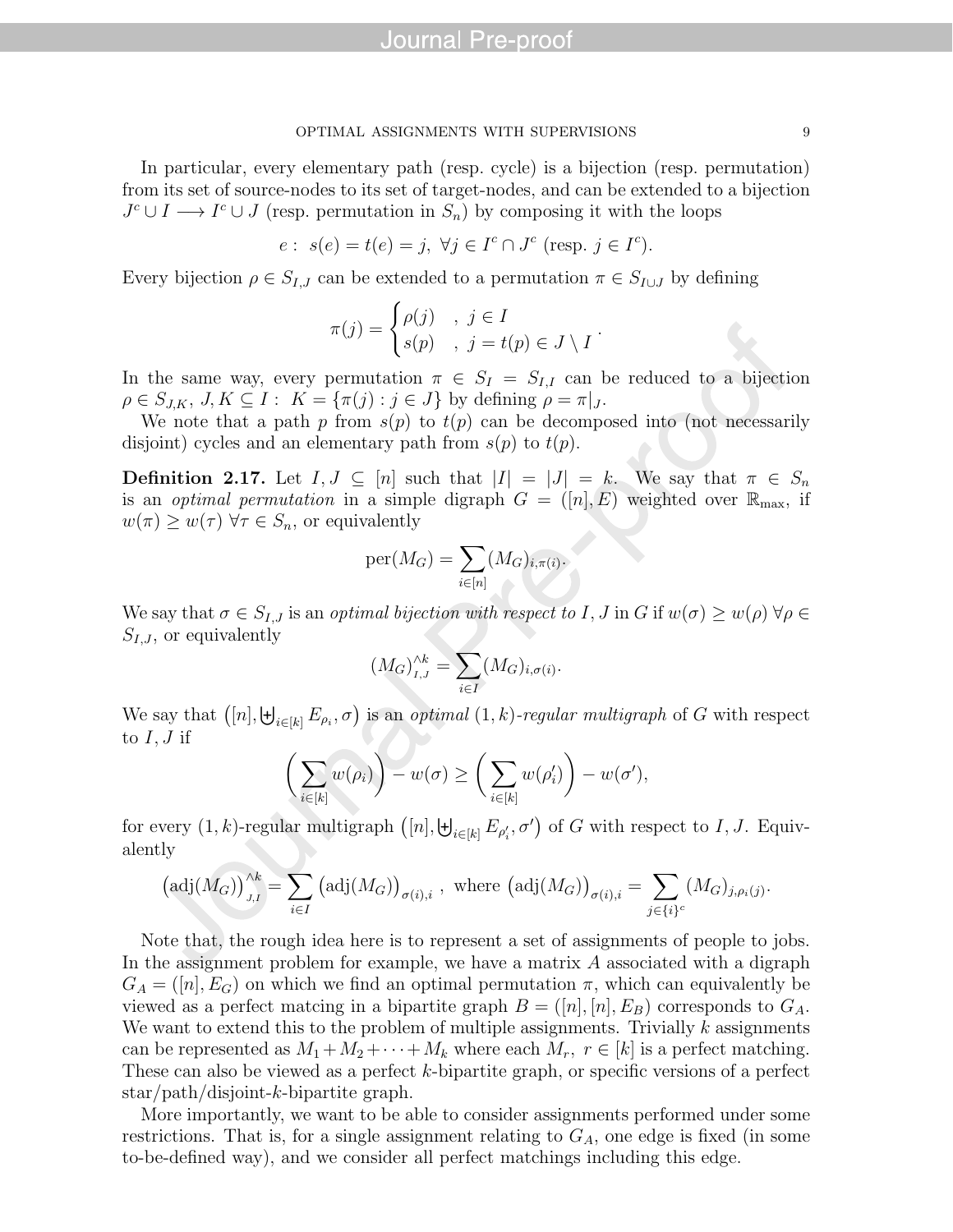#### 3. Combinatorial interpretation of the compound matrix of the tropical adjoint

We describe a new form of the assignment problem whose solutions are given by entries of the compound matrix of the tropical adjoint.

Given is a set of n workers and n assignments. The entries of a matrix  $M \in \mathbb{R}_{\max}^{n \times n}$ represent the *value* of person  $i$  performing assignment  $j$ . This value could, for example, be the negative cost of the assignment, the negative time taken, the persons experience level of performing the job, or some function of multiple factors.

The usual assignment problem finds an assignment of people to jobs which maximises the value. The assignment problem can be solved in  $\mathcal{O}(n^3)$  [\[Mun57\]](#page-25-4) time by the Hun-garian Algorithm [\[Kuh55\]](#page-25-5) which transforms to a non-positive matrix  $B = D_1 \otimes M \otimes D_2$ ,  $D_1, D_2$  diagonal. This transformation preserves the set of permutations of maximum weight and B additionally has the property that every permutation  $\pi$  of maximum weight satisfies  $B_{i,\pi(i)} = 0, \forall i$ .

Suppose that, within a workplace, the same  $n$  jobs have to be performed each day, and one person is required to perform each task (possibly using specialist equipment). Additionally, a supervisor wishes to observe, or train, a subset of his employees on various tasks/pieces of equipment throughout the week. On each day he will observe one worker and one task.

Then, a set of k assignments of workers to tasks is required which additionally has the property that, in each assignment, a different worker  $i \in I$  performs a different task  $j \in J$ .

**Definition 3.1.** We define k assignments with supervisions I on J to be permutations  $\pi_1, \ldots, \pi_k \in S_n$  with a supervision  $\tau : I \to J$  with  $\tau(i_t) := j_t, \forall t \in [k]$  with the property that  $\pi_t(i_t) = j_t, \forall t \in [k]$ .

Remark 3.2. Obviously, for a week of assignments where there is one supervision per day we set  $k = 5$ . We can generalise from *weekly* to daily/hourly and so on by changing the value of k.

*Example* 3.3. Let  $I = \{1, 3, 6\}$  $I = \{1, 3, 6\}$  $I = \{1, 3, 6\}$  and  $J = \{2, 3, 5\}$ . Shown in Figure 6 is a set of three assignments  $\pi_1, \ldots, \pi_3 \in S_6$  with the property that, distributed over the assignments is a permutation  $\tau \in S_3$  representing the supervisions.

Given that the supervisor has deemed it necessary that each worker  $i \in I$  performs one of the tasks  $j \in J$ , it is accepted that the full assignment of people to jobs may not be optimal under this condition (for example if the supervisor wishes to train a worker i for job j, the worker won't have experience of this job, and the value  $M_{i,j}$  will be low). Thus, we aim to optimise the value of all other assignments throughout the week, ignoring the value of the supervisions  $I$  on  $J$ . This leads to the following definition.

**Definition 3.4.** Let  $M \in \mathbb{R}_{\max}^{n \times n}$ . The base value of k assignments  $\rho_t$  for  $t \in [k]$  with supervisions  $(i_t, j_t) \in I \times J$  defined by a bijection  $\sigma: I \to J$  is the weight of the  $(1, k)$ -regular multigraph  $([n], \biguplus_{t \in [k]} E_{\rho_t}, \sigma)$ 

$$
\sum_{t \in [k]} (w(\rho_t, M) - M_{i_t, \sigma(i_t)}) = \sum_{t=1}^k \sum_{i \neq i_t} M_{i, \rho_t(i)}.
$$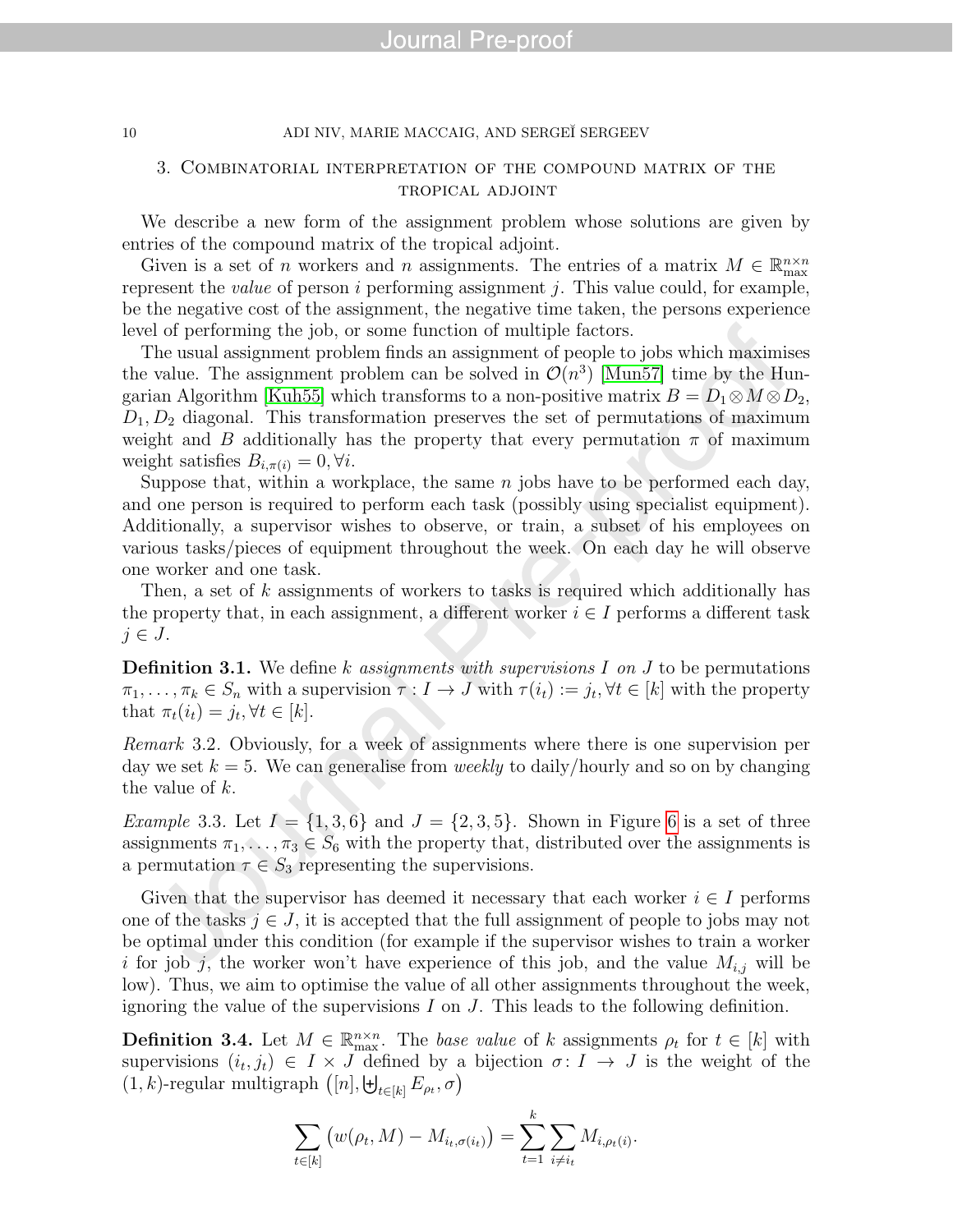#### OPTIMAL ASSIGNMENTS WITH SUPERVISIONS 11



<span id="page-12-0"></span>FIGURE 6. 3 Assignments with supervisions  $\{1, 3, 6\}$  on  $\{2, 3, 5\}$ .

Example 3.5. The base value for the 3 assignments with supervisions shown in Figure [6](#page-12-0) is

> $(M_{1,3} + M_{2,1} + M_{4,4} + M_{5,6} + M_{6,2})$  $+(M_{2,2}+M_{3,4}+M_{4,1}+M_{5,6}+M_{6,5})$  $+(M_{1,4} + M_{2,1} + M_{3,3} + M_{4,5} + M_{5,6}).$

**Observation 3.6.** The optimal (with respect to  $M$ ) base value of k assignments with supervisions I on J is equal to the weight of optimal  $(1, k)$ -regular multigraph with respect to I and J, which is

$$
\bigoplus_{\sigma \in S_{J,I}} w(\sigma, \text{adj}(M)_{J,I}) = [\text{adj}(M)]_{J,I}^{\wedge k}.
$$

Notation 3.7. Solution of an optimization problem is in general non-unique, and so is (in general) the solution of the optimal assignment problem associated with any particular entry of  $adj(M)$ . Below we will indicate the presence of multiple optimal solutions to this problem by the superscript  $\bullet$ , being inspired by [\[BCOQ92,](#page-25-6) [Gau92\]](#page-25-7).

*Notation* 3.8. For a bijection  $\beta: I \to J$  we will also use the notation

$$
\beta = (i_1, j_1), (i_2, j_2), \ldots, (i_k, j_k)
$$

where  $\beta(i_t) = j_t$  for  $t \in [k]$ .

<span id="page-12-1"></span>Example 3.9. Let

$$
M = \begin{pmatrix} 0 & 1 & -2 & -4 \\ -3 & 0 & 5 & 2 \\ -5 & 4 & 0 & 6 \\ -1 & -6 & 3 & 0 \end{pmatrix}, \text{ then } \text{adj}(M) = \begin{pmatrix} 9 & 10 & 6^{\bullet} & 12 \\ 10 & 9 & 5^{\bullet} & 11 \\ 5 & 6 & 2 & 6^{\bullet} \\ 8 & 9 & 5 & 9 \end{pmatrix}.
$$

Suppose we want 2 assignments of people to jobs with maximum base value such that we additionally supervise  $I = \{2, 4\}$  on  $J = \{1, 2\}$ .

The maximum base value is given by

$$
adj(M)_{J,I}^{\wedge 2} = \text{per}\begin{pmatrix} 10 & 12 \\ 9 & 11 \end{pmatrix} = 21^{\bullet}.
$$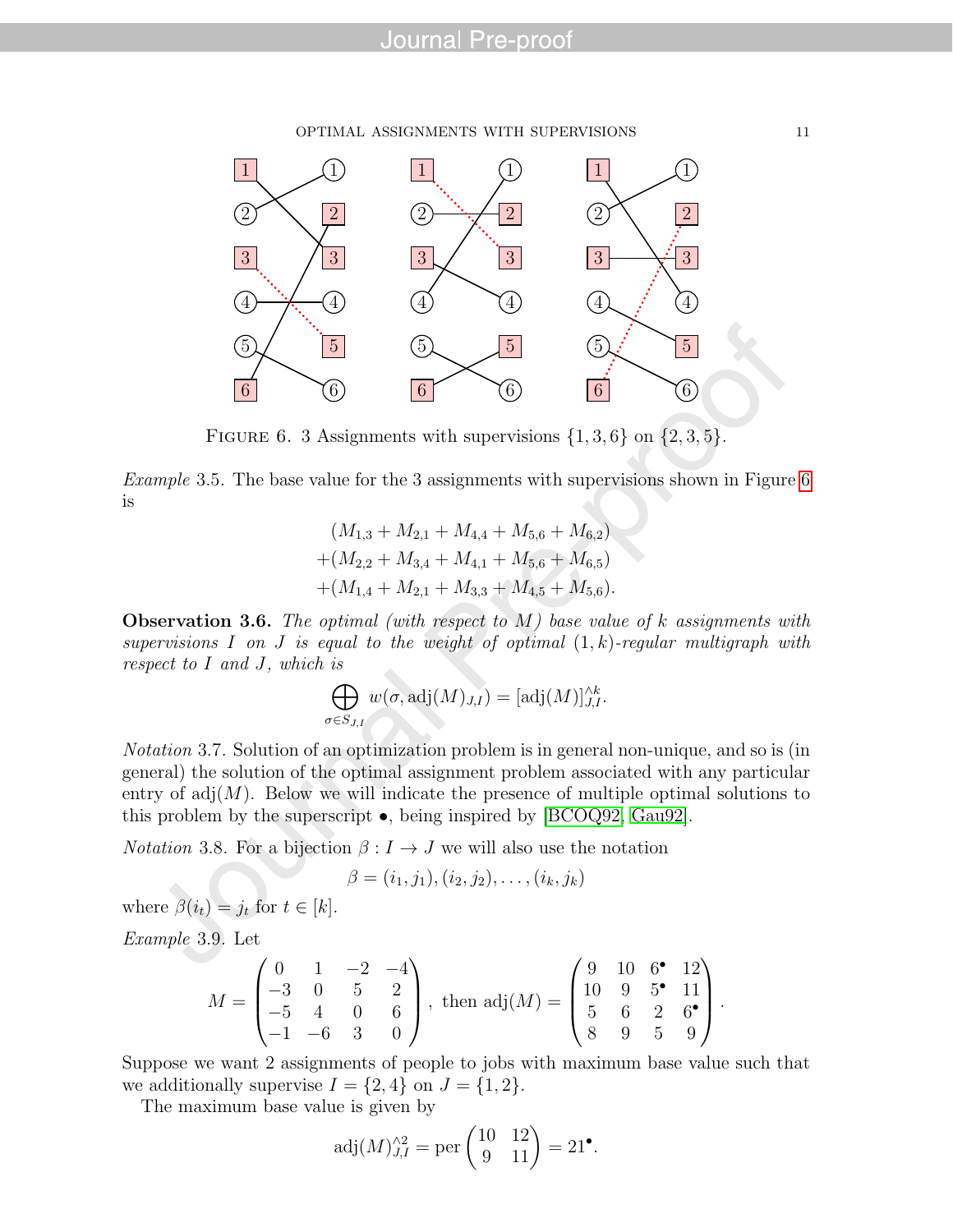Here, after accounting for the transposition in  $\text{adj}(M)$ , we get that the bijections/supervisions attaining this maximum value are  $\sigma_1 = (2, 1)(4, 2)$  (corresponding to the identity permutation in adj $(M)_{J,I}$  and  $\sigma_2 = (2, 2)(4, 1)$  (corresponding to permutation  $(12)(21)$  in adj $(M)_{J,I}$ ).

Of course, we could finish here and report both of these assignments with supervisions as solutions, returning  $S = {\sigma_1, \sigma_2}$  as the solution set. But it may be that, given a subset S of k assignments with supervisions I on J which all have the same base value, it is desired that we return the 'best' of these under some criteria. Obviously we could consider which of the supervisions in S have the optimal value in

$$
M[I, J] = \begin{pmatrix} -3 & 0 \\ -1 & -6 \end{pmatrix}.
$$

In this case the optimum is clearly given by  $\sigma_2$ .

However, it could be that this is not the best criteria to differentiate between supervisions. Consider, for example, the following: a low value of  $M_{i,j}$  could indicate that worker i has not been trained for job j, in which case supervising/training i on j could be beneficial to the company as it would increase that workers skill set and usefulness in the future. In light of this, we consider a matrix  $C$  reflecting the value of supervising  $i \in I$  on task  $j \in J$ .

<span id="page-13-1"></span>**Definition 3.10.** We define  $C \in \mathbb{R}_{\max}^{k \times k}$  to be the *priority matrix*, with rows  $i \in I$  and columns  $j \in J$ , where  $C_{i,j}$  is the priority the supervisor sets for supervising person  $i \in I$ on task  $j \in J$ . Denoting by  $E_{J,I}^{ap}$  the set of edges belonging to the optimal bijections in  $adj(M)_{JJ}$ , we will assume that

<span id="page-13-0"></span>(3.1) 
$$
C_{i,j} \neq -\infty \Rightarrow (j,i) \in E_{J,I}^{ap},
$$

and that at least one bijection from  $I$  to  $J$  has a finite weight with respect to  $C$ .

Note that by [\(3.1\)](#page-13-0), finite priorities are assigned only for the edges in  $E_{J,I}^{ap}$ . Thus, assumption [\(3.1\)](#page-13-0) allows the supervisors to assign only essential priorities and it can decrease their costs of assigning priorities from  $O(k^2)$  to  $O(k)$  if there is only a small number of optimal permutations in  $ap(adj(M)<sub>J,I</sub>)$ . Let us consider the computational cost of identifying  $E_{J,I}^{ap}$ , which is necessary for setting the priorities matrix  $C$ .

**Proposition 3.11.** Given  $A \in \mathbb{R}_{\max}^{n \times n}$  and  $I, J \subseteq [n]$  with  $|I| = |J| = k$ , one needs no more than  $O(k^2n^3)$  operations to identify all edges of  $E_{J,I}^{ap}$ .

*Proof.* We first compute  $\text{adj}(M)_{J,I}$ . To compute each entry  $\text{adj}(M)_{j,i}$  we need to find an optimal bijection in  $M_{\{i\}^c,\{j\}^c}$ . This takes  $O((n-1)^3)$  operations for each entry, and hence  $O(k^2n^3)$  operations for all  $k^2$  edges.

We now identify the set of edges  $\tilde{E}_{J,I}^{ap}$  from J to I that are contained in these bijections. To do this we first apply the Hungarian algorithm to  $\text{adj}(M)_{J,I}$ . Having complexity  $O(k^3)$ , it brings matrix  $adj(M)_{J,I}$  to the form where all entries on optimal permutations are **1** and all other entries do not exceed **1**. In order to identify all edges on optimal permutations we can further decrease the entries which do not lie on optimal permutations. This can be done, e.g., by means of the strict visualization scaling of [\[SSP09\]](#page-26-1) in no more that  $O(k^3)$  operations.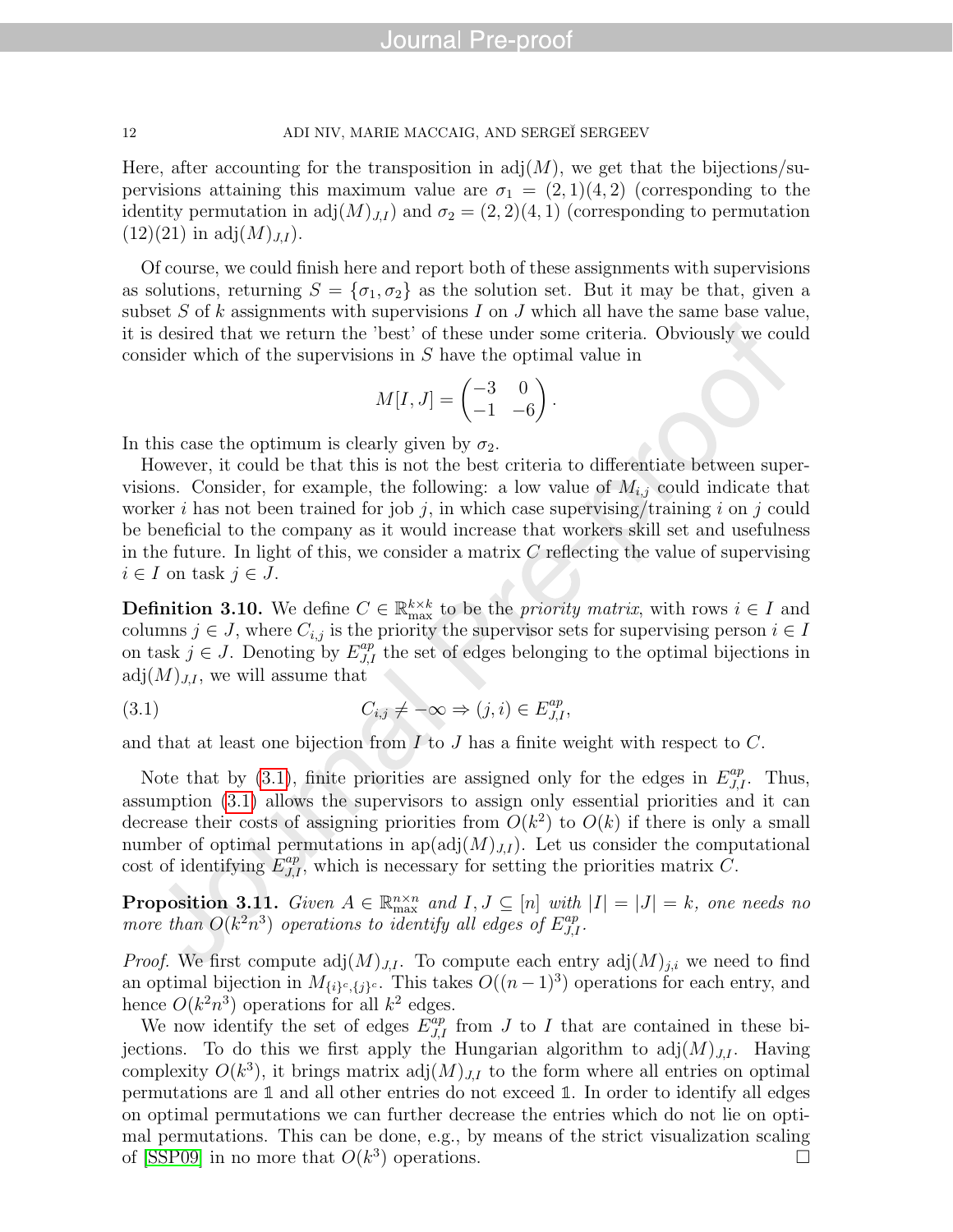Note that in general, except for imposing [\(3.1\)](#page-13-0), we do not assume that the entries of M and C are anyhow related to one another.

In other words, we now want to rate a set of  $k$  assignments with supervisions under two criteria. First, the set must have optimal base value with respect to assignment matrix A. Then, of those that meet this criteria, we can choose to optimise with respect to the supervision priority matrix C.

<span id="page-14-0"></span>Example 3.12. Recalling Example [3.9,](#page-12-1) suppose that it is highly desired that person 2 is supervised on task 1, it is recommended that person 2 is supervised on task 2 and that person 4 is supervised on task 1, however person 4 is well-trained on task 2. Then we might set

<span id="page-14-2"></span>
$$
(3.2)\qquad \qquad C = \begin{pmatrix} 3 & 1 \\ 1 & 0 \end{pmatrix}
$$

and conclude that the overall most valued supervisions are 2 on 1 with 4 on 2 (regardless of what we have in M and although 4 is well-trained on 2). That is, the supervision  $\sigma_1$ is optimal.

Let us now formally define a general version of the optimization problem which we solved in Example [3.12.](#page-14-0)

**Definition 3.13.** Given an assignment matrix  $M \in \mathbb{R}_{\max}^{n \times n}$  and a supervision priority matrix  $C \in \mathbb{R}_{\max}^{k \times k}$ , the optimal value of k assignments with supervisions  $I \subset [n]$  on tasks  $J \subset [n]$  prioritized by C is defined as

<span id="page-14-1"></span>(3.3) 
$$
\text{adj}(M)_{J,I}^{\wedge k} \odot \text{per}(C) = \text{per}(\text{adj}(M)_{J,I}) \odot \text{per}(C),
$$

where  $C$  is as in Definition [3.10.](#page-13-1)

Observation 3.14. For the value defined in [\(3.3\)](#page-14-1) we have

$$
\text{per}(\text{adj}(M)_{J,I}) \odot \text{per}(C) = \bigoplus_{\sigma' \in S_{J,I}} w(\sigma', \text{adj}(M)_{J,I}) \odot \bigoplus_{\sigma \in S_{J,I}} w(\sigma^{-1}, C)
$$
\n
$$
(3.4) = \bigoplus_{\sigma' \in S_{J,I}} w(\sigma', \text{adj}(M)_{J,I}) \odot \bigoplus_{\sigma \in \text{ap}(\text{adj}(A)_{J,I})} w(\sigma^{-1}, C).
$$

This value is attained by those k assignments with supervisions  $I$  of  $J$  for which the total value of these supervisions (computed from the priority matrix  $C$ ) is the greatest.

**Proposition 3.15.** Given  $M \in \mathbb{R}_{\max}^{n \times n}$ ,  $I, J \subseteq [n]$ , set  $E_{JI}^{ap}$  and  $C \in \mathbb{R}_{\max}^{k \times k}$  that satis-fies [3.1](#page-13-0) one needs at most  $O(k^3)$  operations to compute value [\(3.3\)](#page-14-1) and no more than  $O(kn^3)$  operations to identify a set of supervised assignments that attains that value.

*Proof.* We first compute  $\text{per}(C)$  in at most  $O(k^3)$  operations and identify a bijection  $\beta \in \mathrm{ap}(C)$ . By  $(3.1)$   $(\beta(i), i) \in E_{J,I}^{ap}$  for each  $i \in I$ , hence  $\beta^{-1} \in \mathrm{ap}(\mathrm{adj}(M)_{J,I})$  and we compute  $w(\beta^{-1}) = \text{per}(\text{adj}(M)_{J,I})$  in  $O(k)$  operations.

By now, value [\(3.3\)](#page-14-1) has been found. In order to find a supervised assignment that attains that value we take  $\beta \in \text{ap}(C)$  found previously, and for each edge  $(i, j)$  from that bijection we find an optimal bijection in  $M_{\{i\}^c,\{j\}^c}$ . This takes  $O((n-1)^3)$  operations for each edge, and hence  $O(kn^3)$  operations for all k edges of the bijection.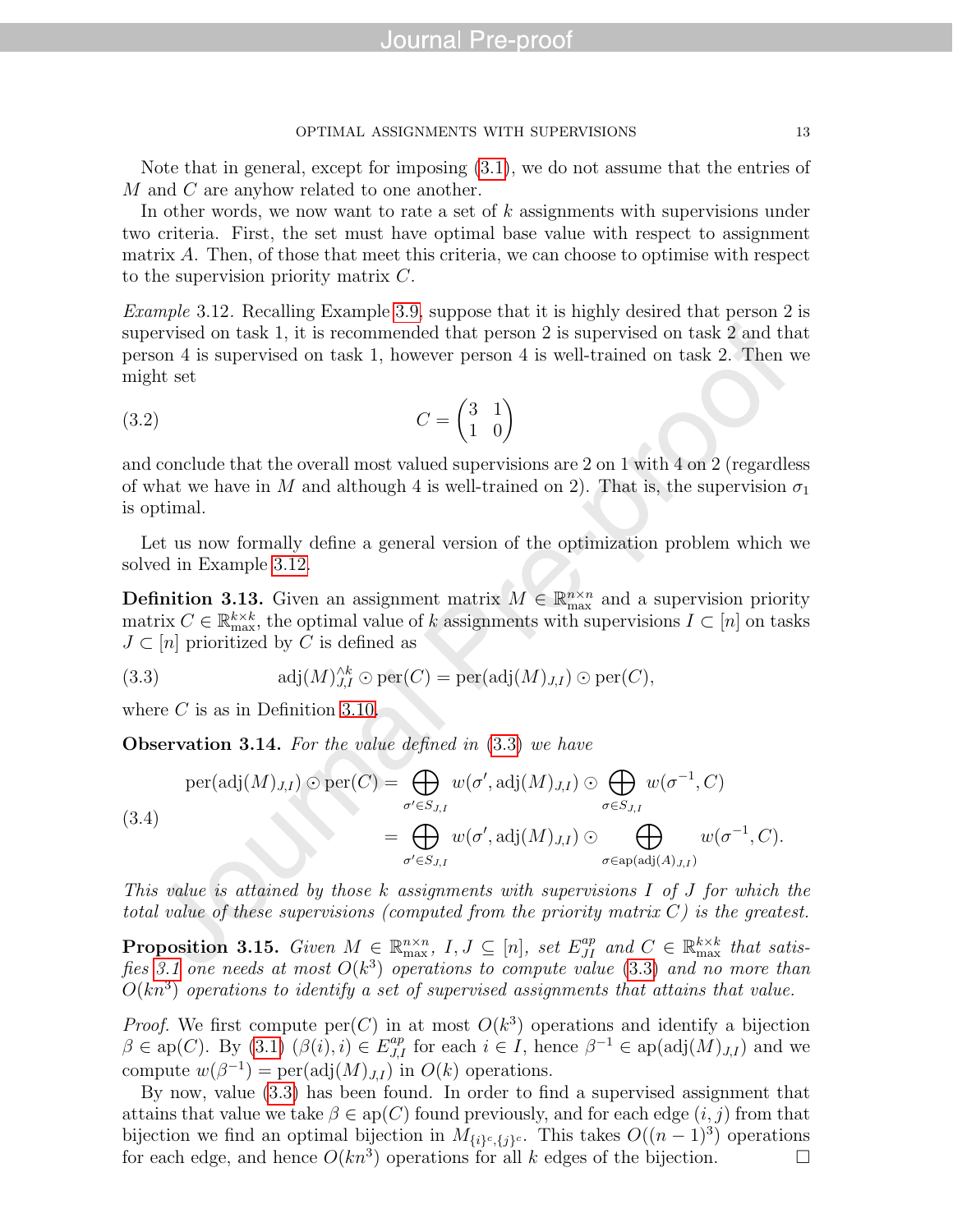Remark 3.16. In the procedure described above, it is possible to decrease the amount of operations required to compute  $per(C)$ . Indeed, let m be the number of entries that are not equal to  $-\infty$  in C. Applying the Fibonacci heaps technique of [\[FT87\]](#page-25-8), the complexity of computing  $per(C)$  is decreased to  $O(k^2 \log k + km)$ .

*Example* 3.17. In Example [\(3.12\)](#page-14-0) we found that  $\sigma_1$  is optimal if we take C as in [\(3.2\)](#page-14-2). For the assignment  $2 \rightarrow 1$  of  $\sigma_1$  we consider

$$
M[[4] \setminus \{2\}, [4] \setminus \{1\}] = \begin{pmatrix} 1 & -2 & -4 \\ 4 & 0 & 6 \\ -6 & 3 & 0 \end{pmatrix},
$$

which has optimal permutation shown in bold, corresponding to the bijection  $\beta_1 =$  $(1, 2)(3, 4)(4, 3)$ . By adding in the supervision edge, we recover  $\pi_1 = (1\ 2)(2\ 1)(3\ 4)(4\ 3)$ . Similarly, for the supervision  $4 \rightarrow 2$ , we get the bijection  $\beta_2 = (1,1)(2,3)(3,4)$  which corresponds to  $\pi_2 = (1)(2 \ 3 \ 4)$ .

#### 4. Jacobi identity

The following theorem is the tropical analogue of the Jacobi identity (see [\[FJ11\]](#page-25-2)), and was recently proved in [\[AGN18\]](#page-25-0).

<span id="page-15-0"></span>**Theorem 4.1.** (Jacobi identity, [\[AGN18,](#page-25-0) Theorem 3.4]) Let  $M \in \mathbb{R}_{\max}^{n \times n}$  and  $I, J \subseteq [n]$ such that  $|I| = |J| = k$ . For every  $k \in \{0\} \cup [n]$ , at least one of the following statements holds

(1)  $[\text{per}(M)^{\odot -1} \text{adj}(M)]_{I,J}^{\wedge k} = \text{per}(M)^{\odot -1} M_{J^c,I^c}^{\wedge n-k},$ 

(2) There exist distinct bijections  $\pi, \sigma \in S_{I,J}$  such that

$$
[\operatorname{adj}(M)]_{I,J}^{\wedge k} = \sum_{i \in I} \operatorname{adj}(M)_{i,\pi(i)} = \sum_{i \in I} \operatorname{adj}(M)_{i,\sigma(i)}.
$$

Actually, the identity proved in [\[AGN18\]](#page-25-0) is a true analogue of the original, for it is proved over an extension of the tropical semiring called symmetrized (see [\[Gau92\]](#page-25-7)). The symmetrized tropical semiring is constructed by copies of  $\mathbb{R}_{\text{max}}$  to include so called 'balancing' elements, and therefore include the signs of permutations throughout (in per, adj and  $\wedge k$ ). Since in this paper we work over the (non-extended) tropical semiring, the signs are omitted from the formulation stated in Theorem [4.1.](#page-15-0)

The main purpose of this section will be to obtain a graph-theoretic counterpart of Theorem [4.1.](#page-15-0)

Let us consider the following kind of matrices.

**Definition** 4.2.  $M \in \mathbb{R}_{\max}^{n \times n}$  is called **normalized** if Id is an optimal permutation of M (i.e.,  $\text{Id} \in \text{ap}(M)$ ) and  $M_{i,i} = \mathbb{1}$  for all  $i \in [n]$ .

M is called strictly normalized if it is normalized and Id is the only optimal permutation (i.e.,  $ap(M) = \{Id\}$ ).

We will use the following result, whose proof will be skipped.

<span id="page-15-1"></span>**Lemma 4.3.** If  $M \in \mathbb{R}_{\max}^{n \times n}$  is normalized (respectively, strictly normalized) then the weight of every cycle is not greater (respectively, smaller) than the weight of the identity permutation on its subset of nodes, and therefore the weight of every permutation is not greater (respectively, is smaller) than that of a permutation obtained by replacing either of its cycles by the corresponding identity permutation.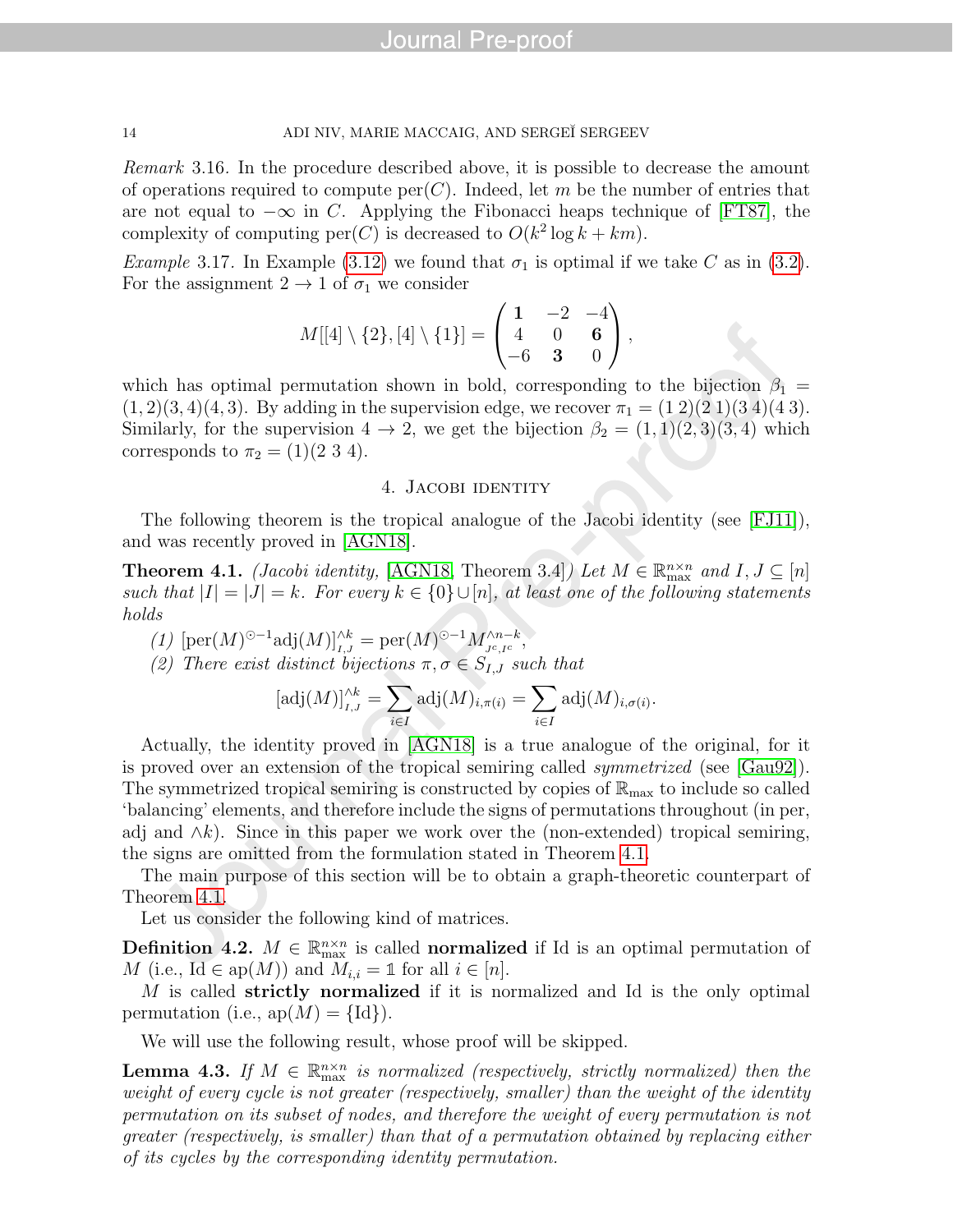We now consider optimal  $(1, k)$ -regular multigraphs of the digraph associated with a normalized matrix.

<span id="page-16-2"></span>*Notation* 4.4. Let  $G = (\lfloor n \rfloor, E)$  be a simple weighted digraph with n nodes associated with a normalized matrix, i.e., Id is an optimal permutation and all the loops (i.e., edges e with  $s(e) = t(e)$  are in E and have weight 1. Let us construct an optimal  $(1, k)$ -regular multigraph of G with respect to  $I, J \subseteq [n]$ . We will denote it by  $F = ([n], \biguplus_{i \in [k]} E_{\rho_i}, \pi)$ 

<span id="page-16-4"></span>Assume  $\pi \neq Id$ , and let

(4.1)  $e_i$  be the edge of  $E_\pi$  which is in  $\rho_i$ ,

- (4.2)  $C_i$  be the cycle in  $\rho_i$  which includes  $e_i$ ,
- (4.3)  $P_i$  be the elementary path such that  $C_i = P_i \circ e_i$ .

One can find  $\rho_i$ ,  $C_i$ ,  $P_i$ ,  $e_i$  described in Figures [7](#page-16-0) and [8](#page-16-1) in case that  $\rho_i$  has no more than one cycle which is not a loop.

<span id="page-16-5"></span><span id="page-16-3"></span>

<span id="page-16-0"></span>Figure 7. Paths and cycles



<span id="page-16-1"></span>FIGURE 8. Elementary paths, sources and targets

Let us also add some remarks on Notation [4.4.](#page-16-2)

Remark 4.5. For every  $i \in [k]$ , denote by  $\rho'_i$  the subdigraph  $([n], E_{\rho_i} \backslash e_i)$ . Note that it is a permutation:  $\rho'_i \in S_{\{s(e_i)\}^c,\{t(e_i)\}^c}$ . Note also that  $P_i$  introduced in [\(4.3\)](#page-16-3) has  $s(P_i) = t(e_i)$ (and  $s(e_i) = t(P_i)$ ), and that it is the only elementary path in the decomposition of  $\rho'_i$ . See Figure [8.](#page-16-1)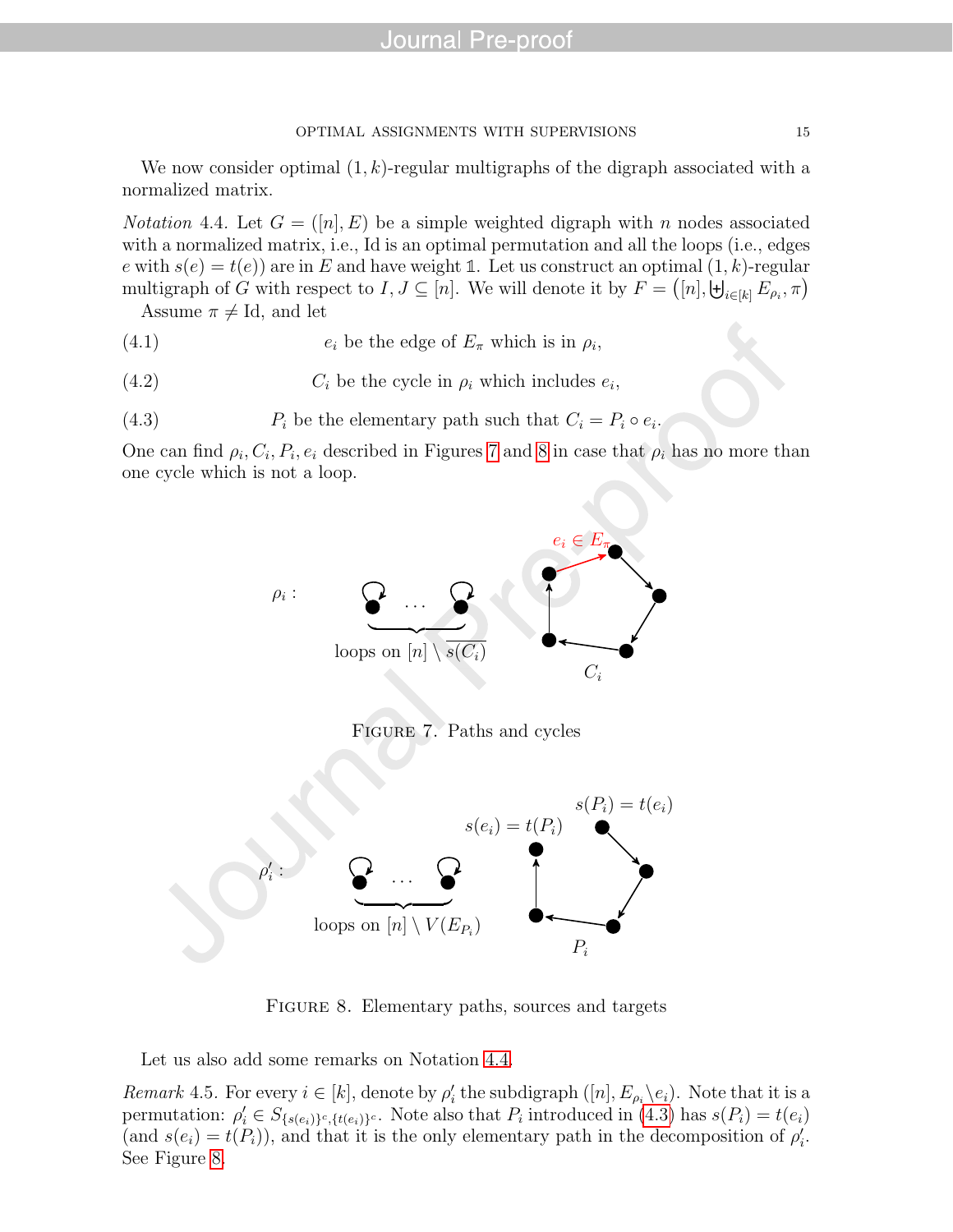Remark 4.6. Note that

- $s(C_i) = s(P_i) \cup t(P_i) = V(E_{P_i}),$
- All the loops on  $[n] \setminus (\bigcup_{i \in [k]} s(C_i))$  belong to F if all  $\rho_i$  are as on Figure [7.](#page-16-0)
- Some (but not all)  $e_i$  might be loops. In this case  $C_i = e_i$ , and  $E_{P_i} = \emptyset$ .

Remark 4.7. If identity is the unique optimal permutation (i.e., if the associated matrix is strictly normalized), then all permutations in any optimal  $(1, k)$ -regular multigraph have no more than one cycle in their decomposition (as in Figure [7\)](#page-16-0).

<span id="page-17-0"></span>**Definition 4.8.** For a given multigraph F, denote its set of loops by  $L_F$ . A multigraph F is said to be *equivalent* to a simple graph G if  $E_G = E_F \setminus L_F$ .

The following theorem is (loosely speaking) an equivalent of the Jacobi identity  $([AGN18])$  $([AGN18])$  $([AGN18])$  in terms of graphs theory. Recall that the *i*, *j*-entry of the adjoint matrix of a matrix A is determined by permutations in  $S_n$  where j is sent to i. The entry  $A_{j,i}$  is then removed from the product resulting in this entry. The corresponding graph of this product is therefore missing the  $j$ ,  $i$ -edge. These 'missing adj-edges' are combinatorially considered as fixed conditions. (It resembles the combinatorial approach explaining the identity for the number of choices of a subset of size  $k$  from a set of size n:

$$
\binom{n-1}{k-1}+\binom{n-1}{k}=\binom{n}{k}
$$

as choosing from a set of size  $n - 1$  having a fixed element either inside the subset or outside the subset.)

<span id="page-17-1"></span>**Theorem 4.9.** Let  $G = ([n], E)$  be a simple weighted digraph where Id is an optimal permutation. Let  $F = ([n], \biguplus_{i \in [k]} E_{\rho_i}, \pi)$  be an optimal  $(1, k)$ -regular multigraph of G with respect to  $I, J \subseteq [n]$ , such that each  $\rho_i$  has no more than one cycle that is not a loop. Then there exists a k-regular multigraph  $F' = ([n], \biguplus_{i \in [k]} E_{\tau_i}$  of G such that at least one of the following statements holds

- (1)  $F' = F$  and  $E_{\pi} \subseteq E_{\tau_{\ell}}$  for some  $\ell \in [k]$ , and  $\pi' \in S_{I^c, J^c}$  defined by  $E_{\pi'} = E_{\tau_{\ell}} \setminus E_{\pi}$ satisfies  $\bigcup_{i\in[k]} E_{P_i} \subseteq E_{\pi'}$  and is an optimal bijection (with respect to  $I^c, J^c$ ).
- (2) There exists  $\tilde{\pi} \in S_{I,J}$  such that  $F' = ([n], \biguplus_{i \in [k]} E_{\tau_i}, \tilde{\pi}) \neq F$  satisfies

$$
(\biguplus_{i\in[k]} E_{\tau_i}) \setminus (E_{\tilde{\pi}} \cup L_{F'}) \subseteq (\biguplus_{i\in[k]} E_{\rho_i}) \setminus E_{\pi}
$$

and is also an optimal  $(1, k)$ -regular multigraph with respect to I, J.

*Proof.* Let us first observe that the optimality of a  $(1, k)$ -regular multigraph with respect to  $I, J \in [n]$  or a bijection in  $S_{I,J}$  will not change if we multiply each column (or each row) of the matrix associated with  $G$  by some scalar. Indeed, this will multiply the weight of each  $(1, k)$ -regular multigraph by the same constant and the weight of each bijection in  $S_{I,J}$  by the same constant. This shows that it suffices to prove the theorem for the case where in addition to Id being optimal, all loops are in  $E$  and have weight **1**, i.e., where the associated matrix is normalized. We will further assume that G has this property and consider the following two principal cases.

Case 1: All paths  $P_i$  for  $i \in [k]$  are pairwise disjoint.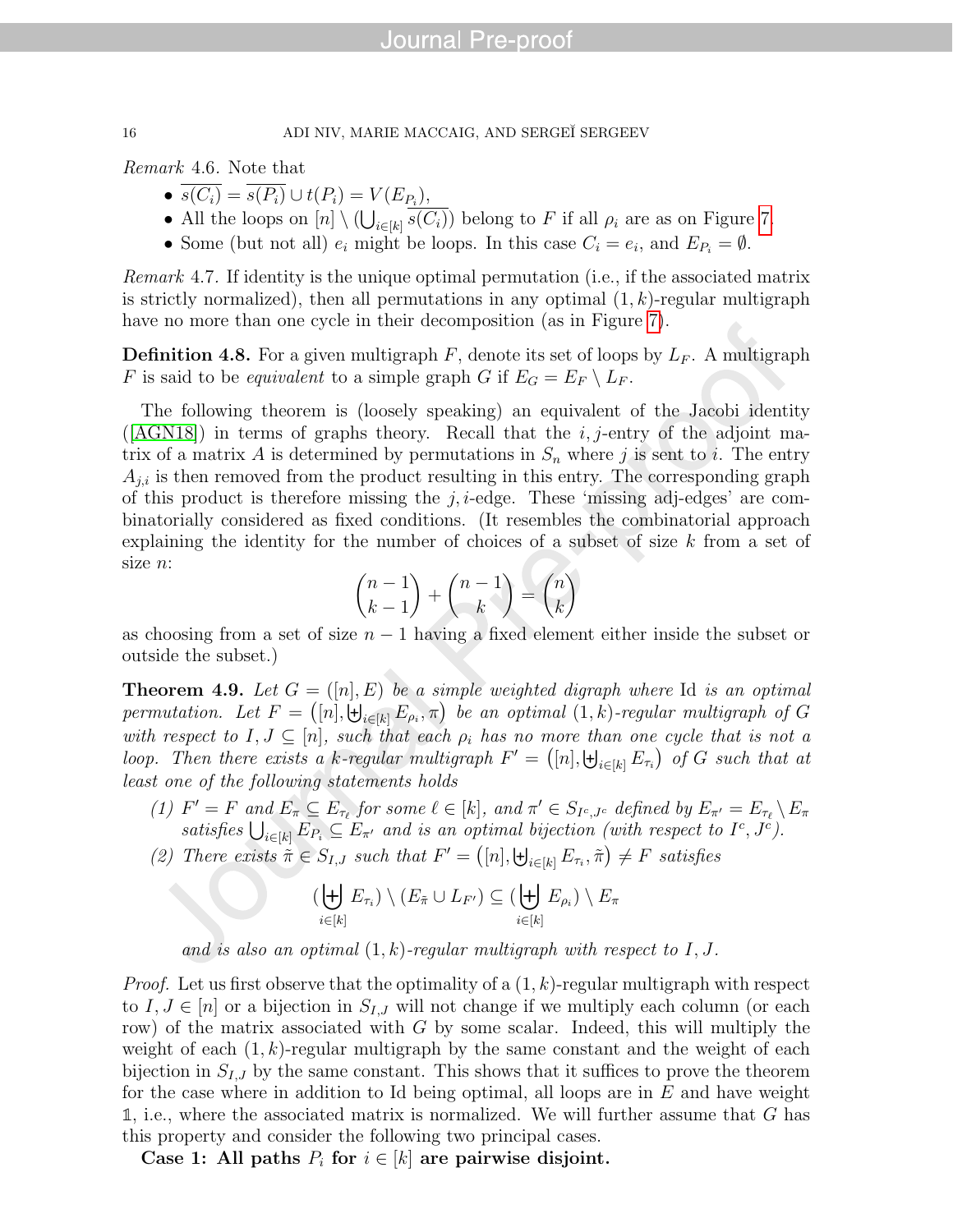#### OPTIMAL ASSIGNMENTS WITH SUPERVISIONS 17

$$
(1, k)-\n\begin{pmatrix}\n\varphi_1 \\
\varphi_2 \\
\vdots \\
\varphi_k\n\end{pmatrix} =\n\begin{pmatrix}\n\rho_1 \big|_{\overline{s(e_1)}}^{\overline{c}} & S_n & \text{Id}^{k-1} & \overset{\mathbb{U}}{\pi} & S_{I,J} \\
\varphi_1 \big|_{\overline{s(e_1)}}^{\overline{c}} & \varphi_2 \big|_{\overline{s(e_2)}}^{\overline{c}} \\
\vdots & \vdots & \vdots \\
\varphi_k \big|_{\overline{s(e_k)}}^{\overline{c}} & \varphi_2 \big|_{\overline{s(e_k)}}^{\overline{c}}\n\end{pmatrix} \circ\n\begin{pmatrix}\nC_1 \\
C_2 \\
\vdots \\
C_k\n\end{pmatrix} =\n\begin{pmatrix}\n\log_2 \big|_{\text{loops}} & \log_2 \big|_{\overline{c_1}} \\
\log_2 \big|_{\overline{c_2}} & \log_2 \big|_{\overline{c_2}} \\
\vdots & \vdots & \vdots \\
\log_2 \big|_{\overline{c_2}}\n\end{pmatrix} \circ\n\begin{pmatrix}\n\varphi_1 \\
\varphi_2 \\
\vdots \\
\varphi_k\n\end{pmatrix} =\n\begin{pmatrix}\n\log_2 \big|_{\overline{s(e_k)}}^{\overline{c}} & \log_2 \big|_{\overline{c_2}} \\
\log_2 \big|_{\overline{c_2}} & \log_2 \big|_{\overline{c_2}} \\
\vdots & \vdots & \vdots \\
\log_2 \big|_{\overline{c_2}}\n\end{pmatrix} \circ\n\begin{pmatrix}\n\varphi_1 \\
\varphi_2 \\
\vdots \\
\varphi_k\n\end{pmatrix} =\n\begin{pmatrix}\n\varphi_1 \\
\varphi_2 \\
\vdots \\
\varphi_k\n\end{pmatrix}
$$
\n
$$
\text{no} \quad \text{no} \quad \text{no} \quad \text{no} \quad \text{no} \quad \text{no} \quad \text{no} \quad \text{no} \quad \text{no} \quad \text{no} \quad \text{no} \quad \text{no} \quad \text{no} \quad \text{no} \quad \text{no} \quad \text{no} \quad \text{no} \quad \text{no
$$

<span id="page-18-1"></span>FIGURE 9. Case (1): Optimal  $(1, k)$ -regular multigraph F is equivalent to an optimal permutation w.r.t.  $I^c$ ,  $J^c$ . (See Notations  $(4.1) - (4.3)$  $(4.1) - (4.3)$  $(4.1) - (4.3)$ )

We will show that (1) occurs by proving that  $\biguplus_{i\in[k]} E_{\rho_i} \setminus E_{\pi}$  is equivalent (in the sense of Definition [4.8\)](#page-17-0) to an optimal permutation w.r.t.  $I^c$ ,  $J^c$  (see Figure [9\)](#page-18-1).

To formalize the description of this case, which will later help us to deal with the remaining cases, observe that  $C_i$  (equivalently  $P_i$ . See Notation [4.2\)](#page-16-5) are disjoint exactly when all the following conditions hold:

<span id="page-18-2"></span>(a) All sources and targets are disjoint, which is equivalent to

$$
s(P_i) \in J \setminus I = I^c \setminus J^c
$$
 and  $t(P_i) \in I \setminus J = J^c \setminus I^c$ ,  $\forall i \in [k]$ ,

(b) Sources and targets are disjoint to all intermediate nodes, which is equivalent to

$$
V(E_{P_i}) \setminus \{s(P_i), t(P_i)\} \subseteq I^c \cap J^c, \ \forall i \in [k],
$$

<span id="page-18-3"></span>(c) All intermediate nodes are disjoint:

$$
(V(E_{P_i}) \setminus \{s(P_i), t(P_i)\}) \bigcap (V(E_{P_j}) \setminus \{s(P_j), t(P_j)\}) = \emptyset, \quad \forall i \neq j.
$$

<span id="page-18-0"></span>Then, under these conditions, the composition of  $C_1 \circ \cdots \circ C_k$  with the loops on

(4.4) 
$$
[n] \setminus \left(\bigcup_{i \in [k]} V(E_{P_i})\right) = (J \cup I)^c \setminus \left(\bigcup_{i \in [k]} V(E_{P_i})\right) = J^c \cap I^c \setminus \left(\bigcup_{i \in [k]} V(E_{P_i})\right)
$$

is a permutation that can be taken for  $\tau_{\ell}$  and the composition of  $P_1 \circ \cdots \circ P_k$  with these loops for the bijection  $\pi' \in S_{I^c,J^c}$  such that  $E_{\pi'} = E_{\tau_i} \setminus E_{\pi}$ . Note that all the edges of  $(\biguplus_{i\in[k]} E_{\rho_i})\setminus E_{\pi}$  that are not in  $E_{\tau_{\ell}}$  are loops that compose  $k-1$  copies of the identity permutation. So we can take  $F' = ([n], \biguplus_{i \in [k]} E_{\tau_i}])$ , where  $\tau_{\ell}$  is as defined above and all other  $\tau_i$  for  $i \neq \ell$  are equal to Id, and then  $\tilde{F}' = F$  as claimed.

It remains to show that  $\pi'$  is an optimal bijection of  $S_{I^c,J^c}$  in G. For this we remind that the optimality of F is achieved by its weight, to which the weights of  $e_i$  (see Notation [4.1\)](#page-16-4) do not contribute. That is, by the rearrangement, the weight of  $F$  is the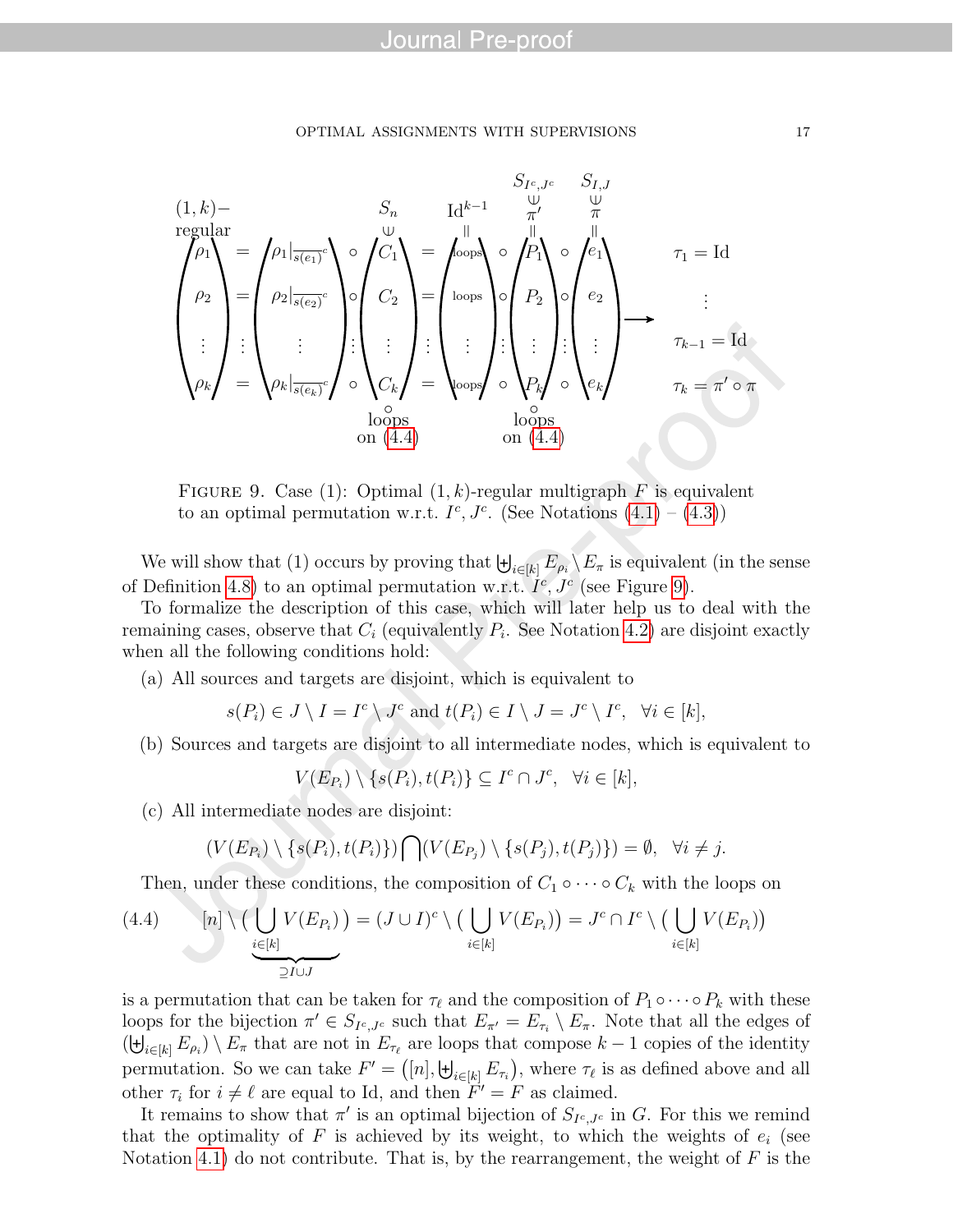#### 18 ADI NIV, MARIE MACCAIG, AND SERGEÏ SERGEEV

weight of the rearrangement not including the weights of  $e_i$ , which is the weight of the bijection  $\pi'$  (multiplied by weight 1 of loops constituting the  $k-1$  copies of identity).

By contradiction, assume that there exists a bijection  $\pi'' : I^C \to J^C$  whose weight strictly surpasses the weight of  $\pi'$ . Then it is decomposed into paths and cycles. It can be seen that the beginning nodes of the paths compose  $I^C \setminus J^C = J \setminus I$  and the end nodes of the paths compose  $J^C \setminus I^C = I \setminus J$ . Completing each path into a cycle by a single edge and composing it with disjoint loops yields a permutation. Consider the set of such permutations and  $|I \cap J|$  copies of Id corresponding to the nodes of I  $\cap$  J (that can be neither beginning nor end nodes of paths in decomposition of  $\pi$ <sup>"</sup>). These permutations constitute a  $(1, k)$ -regular multigraph of G with respect to I, J. The weight of this multigraph equals the weight of  $\pi''$ , which strictly surpasses the weight of F.

Case 2: Paths  $P_i$  are not pairwise disjoint (see Figures [10](#page-20-0) – [12](#page-22-0) and Notation  $4.1 - 4.3$ 

In this case we will show that (2) occurs by proving that there exists  $\tilde{\pi} \in S_{I,J}$  and  $\tau_1,\ldots,\tau_k\in S_n$  such that the multigraph  $F'=\left([n],\biguplus_{i\in[k]}E_{\tau_i},\tilde{\pi}\right)$  is  $(1,k)$ -regular and optimal with respect to  $I, J$ , and

$$
(\biguplus_{i\in[k]} E_{\tau_i})\setminus (E_{\tilde{\pi}}\cup L_{F'})\subseteq (\biguplus_{i\in[k]} E_{\rho_i})\setminus E_{\pi}.
$$

Observe that Case 2 occurs when one of the [c](#page-18-3)onditions  $a - c$  in Case 1 fails. That is, if at least one of the following conditions holds:

- <span id="page-19-0"></span>(a) There exists a source which is also a target, or vice versa (of course the sources are disjoint and the targets are disjoint),
- <span id="page-19-1"></span>(b) There exists an intermediate node which is also a source or a target,
- <span id="page-19-2"></span>(c) There exists an intermediate node common to two paths.

We will consider each of these cases separately.

Case [2a:](#page-19-0) There exists a source which is also a target (Figure [10\)](#page-20-0) In this case  $\exists i, j \in [k] : t(P_i) = s(P_i)$ .

We compose  $P_j \circ P_i$  and get a path Q such that

$$
s(Q) = s(P_j) , t(Q) = t(P_i).
$$

If Q is an elementary path, then composed with the loops on nodes disjoint to  $V(E_0)$ , we get a bijection in  $S_{\{t(P_i)\}^c,\{s(P_j)\}^c}$ , which can be completed by one edge into a permutation τ. Therefore, taking  $τ_i = τ$ ,  $τ_j = Id$ , instead of  $ρ_i, ρ_j$ , and  $τ_\ell = ρ_\ell$  for all  $\ell \neq i, j$ , we obtain the  $(1, k)$ -regular multigraph  $F' = (n], \biguplus_{\ell \in [k]} E_{\tau_{\ell}}, \tilde{\pi}$  with respect to I, J in G, where  $\tilde{\pi}$  is formed from  $\pi$  by replacing the edges  $(t(P_i), s(P_i))$  and  $(t(P_i), s(P_i))$  with the edges  $(t(P_i), s(P_i))$  and  $(t(P_i), s(P_i))$ .

Since the set of edges  $\bigcup_{i\in[k]} E_{\rho_i} \setminus E_{\pi}$  has not changed, but was rather rearranged, F' is optimal:

$$
\bigg(\sum_{i\in[k]} w(\rho_i)\bigg) - w(\pi) = \bigg(\sum_{i\in[k]} w(\tau_i)\bigg) - w(\tilde{\pi}).
$$

If Q is not elementary, then it includes nontrivial cycles, and therefore its weight is less than or equal to the weight of the elementary path  $Q'$  from  $s(Q)$  to  $t(Q)$  included in  $Q$ , where the cycles of Q are replaced by loops of nodes disjoint to  $V(E_{Q'})$ . As a result,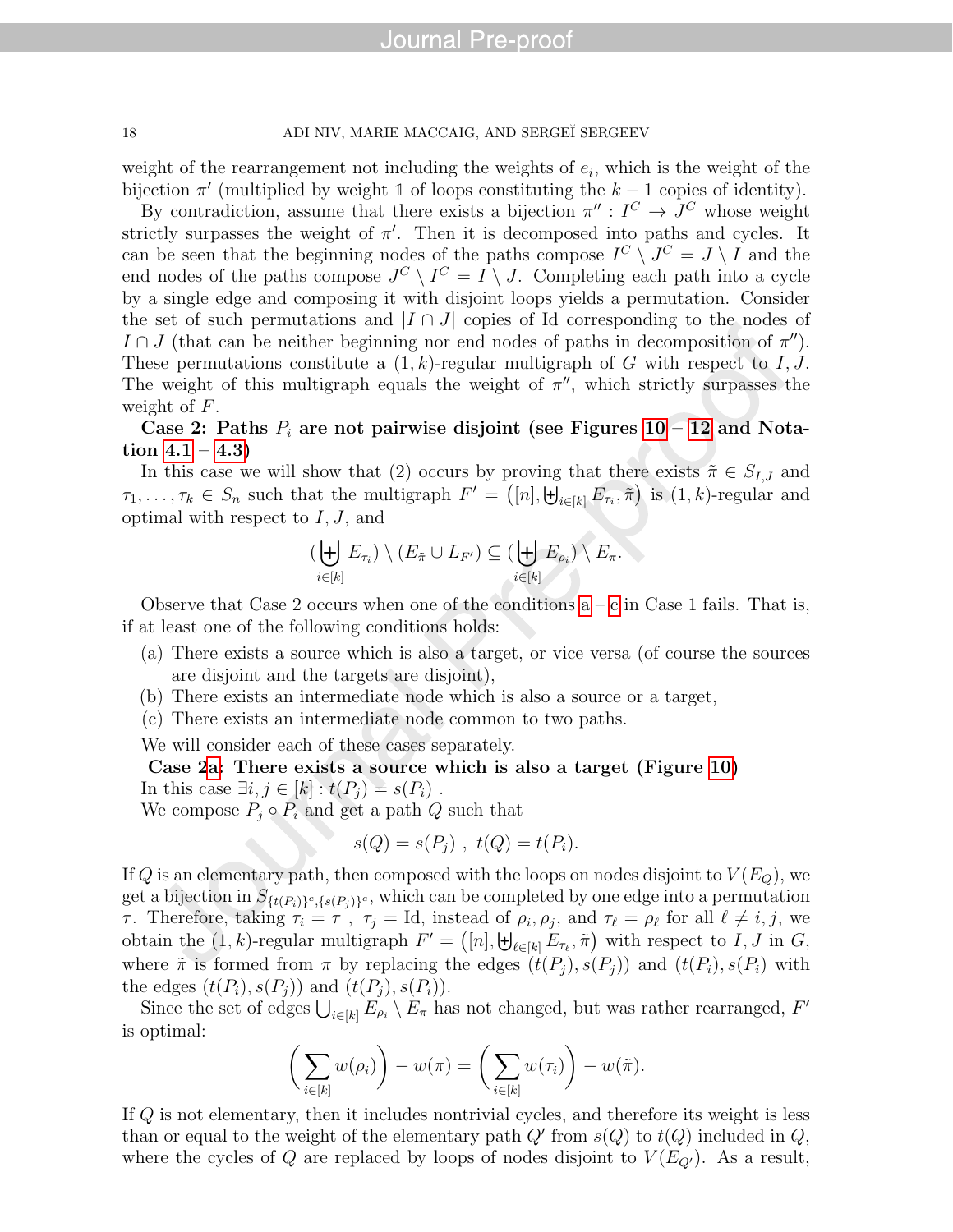the weight of F is less than or equal to the weight of the  $(1, k)$ -regular multigraph  $F'$ , where  $\tau_i$  is now the elementary path  $Q'$  composed with loops disjoint to  $V(E_{Q'})$ . In the case when the weight of  $F$  is strictly less, we have a contradiction with the optimality of  $F$ . In the case when the weights are equal, we have found the desired  $F'$ .



Case [2b:](#page-19-1) There exists an intermediate node which is also a source or a target (see also Figure [11\)](#page-21-0)

This case occurs when

<span id="page-20-0"></span>
$$
\exists i \in [k], t \in \overline{s(P_i)} \setminus \{s(P_i)\} : t \notin (I^c \cap J^c) \ (\Leftrightarrow t \in I \cup J).
$$

Since  $\pi \in S_{I,J}$ ,  $\exists j \in [k]$  such that  $t = t(P_j)$  or  $t = s(P_j)$  (w.l.o.g.  $t = s(P_j)$ ). Hence we have,

$$
\exists i, j \in [k], t \in \overline{s(P_i)}: t = s(P_j).
$$

We assume without loss of generality that Case 2a does not occur.

We compose  $P_i \circ P_j$ , and decompose  $P_i$  at t, denoted by  $Q_1 \circ Q_2 \circ P_j$  such that

$$
s(Q_1) = s(P_i)
$$
,  $t(Q_1) = t = s(Q_2)$ ,  $t(Q_2) = t(P_i)$ .

We then write the composition as  $(Q_1 \circ P_j) \circ Q_2$  where  $Q_2$  is elementary, and  $Q_1 \circ P_j$ is a path Q such that

$$
s(Q) = s(P_i), t(Q) = t(P_j).
$$

As before, if Q is elementary, then composed with the loops of nodes disjoint to  $V(E_Q)$ , we get a bijection in  $S_{\{t(P_j)\}^c,\{s(P_i)\}^c}$ , which can be completed by one edge into a permutation  $\tau$ . Composing  $Q_2$  with the loops of nodes disjoint to  $V(E_{Q_2})$ , we get a bijection in  $S_{\{t(P_i)\}^c,\{s(P_j)\}^c}$ , which can be completed by one edge into a permutation  $\tau'$ . Therefore, taking  $\tau_i = \tau$ ,  $\tau_j = \tau'$ , instead of  $\rho_i, \rho_j$ , and  $\tau_\ell = \rho_\ell$  for all  $\ell \neq i, j$ , we obtain the  $(1, k)$ -regular multigraph  $F' = (n]$ ,  $\biguplus_{\ell \in [k]} E_{\tau_{\ell}}, \tilde{\pi}$  with respect to I, J in G, where  $\tilde{\pi}$ is formed from  $\pi$  by replacing the edges  $(t(P_i), s(P_j))$  and  $(t(P_i), s(P_i))$  with the edges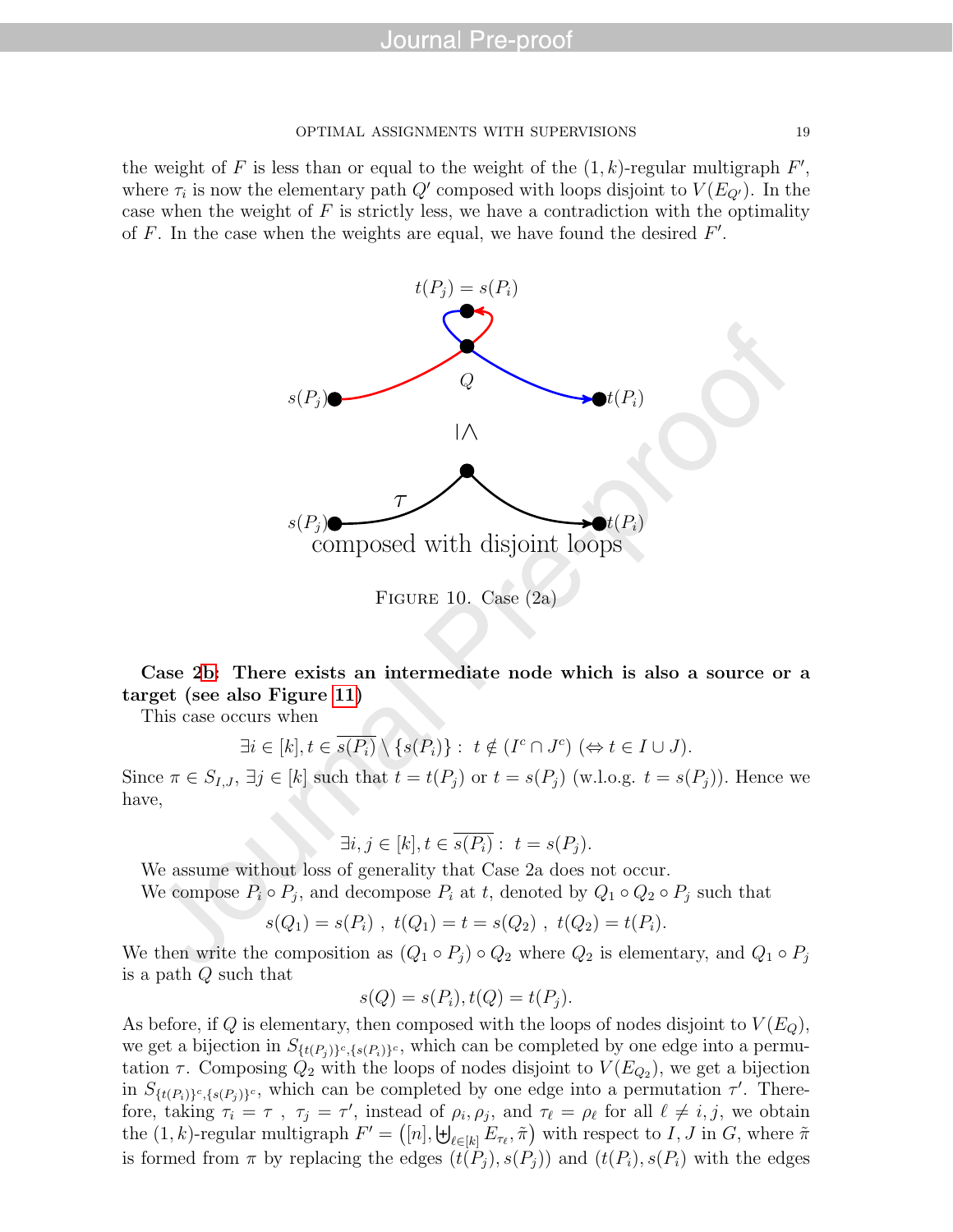$(t(P_i), s(P_j))$  and  $(t(P_j), s(P_i))$ . Since the set of edges  $\bigcup_{i \in [k]} E_{\rho_i} \setminus E_{\pi}$  has not changed, but was rather rearranged,  $F'$  is optimal.

If Q is not elementary, then it includes nontrivial cycles, and therefore its weight is less than or equal to the weight of the elementary path  $Q'$  from  $s(Q)$  to  $t(Q)$  included in Q, where the cycles of Q are replaced by loops of nodes disjoint to  $V(E_{Q'})$ . As a result, the weight of F is less than or equal to the weight of the  $(1, k)$ -regular  $F'$  above, where  $\tau_i$  is the elementary path Q' composed with loops disjoint to  $V(E_{Q'})$ . As in case 2a, the weight of F cannot be less than the weight of  $F'$ , so we have found the desired  $F'$ 



<span id="page-21-0"></span>Figure 11. Case (2b)

#### Case [2c:](#page-19-2) There exists an intermediate node common to two paths (see Figure [12\)](#page-22-0)

In this case we have that,

$$
\exists t \in (\overline{s(P_i)} \setminus \{s(P_i)\}) \cap (\overline{s(P_j)} \setminus \{s(P_j)\}) \text{ for some } i \neq j.
$$

We assume without loss of generality that Cases 2a and 2b do not occur. Let  $P_i = Q_1 \circ Q_2$  where  $Q_1$  is the segment of  $P_i$  between  $s(P_i)$  and t, and  $Q_2$  is the segment from t to  $t(P_i)$ .

Similarly let  $P_j = Q_3 \circ Q_4$  where  $s(Q_3) = s(P_j)$ ,  $s(Q_2) = t = s(Q_4)$  and  $t(Q_4) = t(P_j)$ . Then we can write the composition  $P_i \circ P_j$  as  $(Q_1 \circ Q_4) \circ (Q_3 \circ Q_2)$  where

$$
s(Q_1 \circ Q_4) = s(P_i) , s(Q_3 \circ Q_2) = s(P_j) , t(Q_1 \circ Q_4) = t(P_j) , t(Q_3 \circ Q_2) = t(P_i).
$$

Once again, if  $Q_1 \circ Q_4$  and  $Q_3 \circ Q_2$  are elementary, then composed with the loops of nodes disjoint to  $V(E_{Q_1 \circ Q_4})$  and  $V(E_{Q_3 \circ Q_2})$  respectively, we get bijections in  $S_{\{t(P_j)\}^c,\{s(P_i)\}^c}$ and  $S_{\{t(P_i)\}^c,\{s(P_j)\}^c}$ , which can be completed, by one edge each, into permutations  $\tau, \tau'$ . Therefore, taking  $\tau_i = \tau$ ,  $\tau_j = \tau'$ , instead of  $\rho_i$ ,  $\rho_j$ , and  $\tau_\ell = \rho_\ell$  for all  $\ell \neq i, j$ , we obtain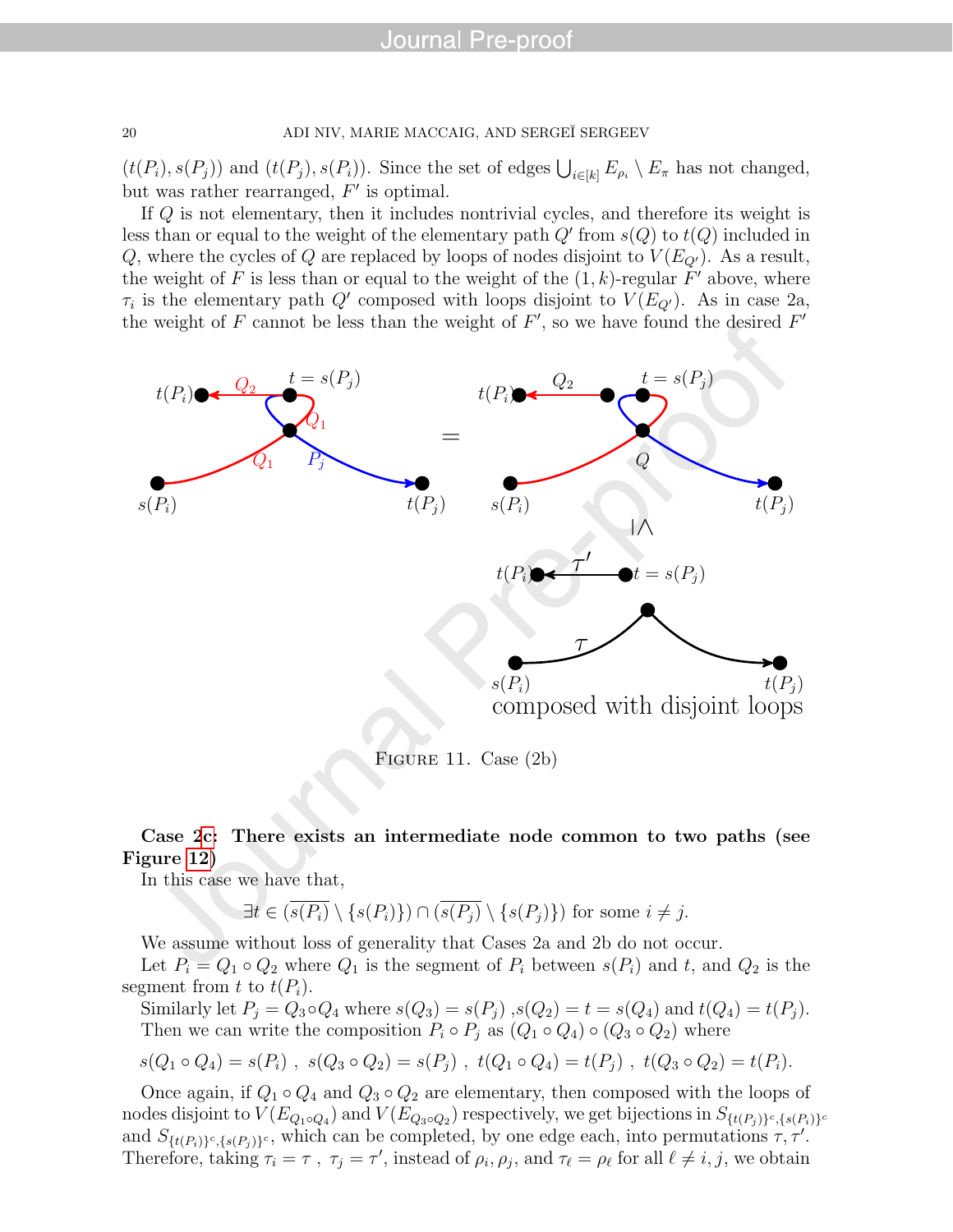the  $(1, k)$ -regular multigraph  $F' = (n]$ ,  $\biguplus_{\ell \in [k]} E_{\tau_{\ell}}, \tilde{\pi}$  with respect to I, J in G, where  $\tilde{\pi}$ is formed from  $\pi$  by replacing the edges  $(t(P_i), s(P_j))$  and  $(t(P_i), s(P_i))$  with the edges  $(t(P_i), s(P_j))$  and  $(t(P_j), s(P_i))$ . Since the set of edges  $\bigcup_{i \in [k]} E_{\rho_i} \setminus E_{\pi}$  has not changed, but was rather rearranged,  $F'$  is optimal.



<span id="page-22-0"></span>Figure 12. Case (2c)

If  $Q_1 \circ Q_4$  (resp.  $Q_3 \circ Q_2$ ) is not elementary, then it includes nontrivial cycles, and therefore its weight is less than or equal to the weight of the elementary path  $Q'$  from  $s(Q_1 \circ Q_4)$  (resp.  $s(Q_3 \circ Q_2)$ ) to  $t(Q_1 \circ Q_4)$  (resp.  $t(Q_3 \circ Q_2)$ ) included in  $Q_1 \circ Q_4$ (resp.  $Q_3 \circ Q_2$ ), where the cycles of  $Q_1 \circ Q_4$  (resp.  $Q_3 \circ Q_2$ ) are replaced by loops of nodes disjoint to  $V(E_{Q'})$ . As a result, the weight of F is less than or equal to the weight of the  $(1, k)$ -regular F' above, where  $\tau_i$  (resp.  $\tau_j$ ) is the elementary path Q' composed with loops disjoint to  $V(E_{Q})$ . We conclude in the same way as in Cases 2a and 2b.

Observe that in all subcases of Case 2 we change the set of edges of two permutations in the multigraph, and therefore  $F' \neq F$ .

Remark 4.10. If, in addition, Id is the unique optimal permutation then every optimal multigraph  $F$  has the required property by Lemma [4.3.](#page-15-1)

Let us also formulate a version of the above theorem which applies to any optimal multigraph.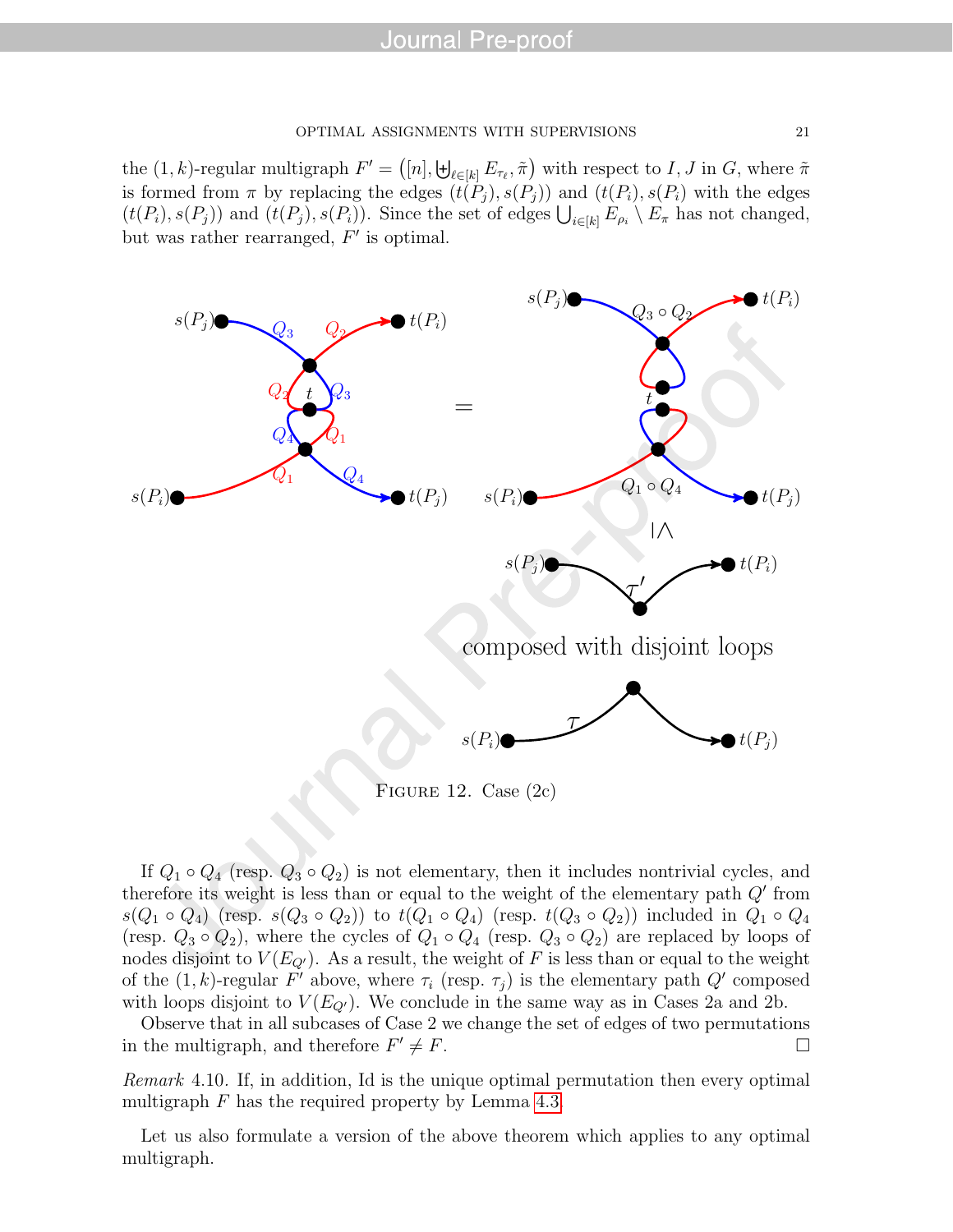**Corollary 4.11.** Let  $G = (n, E)$  be a simple weighted digraph where Id is an optimal permutation. Let  $F = ([n], \biguplus_{i \in [k]} E_{\rho_i}, \pi)$  be an arbitrary optimal  $(1, k)$ -regular multigraph of G with respect to  $I, J \subseteq [n]$ . Then there exists a k-regular multigraph  $F' =$  $([n], \biguplus_{i \in [k]} E_{\tau_i}$  of G such that at least one of the following statements holds

- (1)  $E_{\pi} \subseteq E_{\tau_{\ell}}$  for some  $\ell \in [k]$ , and  $\pi' \in S_{I^c, J^c}$  defined by  $E_{\pi'} = E_{\tau_{\ell}} \setminus E_{\pi}$  satisfies  $\bigcup_{i\in[k]} E_{P_i} \subseteq E_{\pi'}$  and is an optimal bijection (with respect to  $I^c, J^c$ ).
- (2) There exists  $\tilde{\pi} \in S_{I,J}$  such that  $F' = ([n], \biguplus_{i \in [k]} E_{\tau_i}, \tilde{\pi}) \neq F$  satisfies  $(\biguplus_{i \in [k]} E_{\tau_i}) \setminus$  $(E_{\tilde{\pi}} \cup L_{F'}) \subseteq (\biguplus_{i \in [k]} E_{\rho_i}) \setminus E_{\pi}$  and is also an optimal  $(1, k)$ -regular multigraph with respect to  $I, J$ .

*Proof.* Using Lemma [4.3,](#page-15-1) multigraph F can be replaced with a multigraph with  $\rho_i$ having the same cycles  $C_i$  as in F and with all other cycles being loops, maintaining the optimality. Then all properties of both alternatives follow from the corresponding alternatives in Theorem [4.9.](#page-17-1)

 $\Box$ 

Remark 4.12. (On the General Case) Identity is not an optimal permutation for a general matrix, but any optimal permutation can be relocated to the diagonal by permuting columns (or rows). Let us consider this process on the digraph  $G_A$  corresponding to  $A \in \mathbb{R}_{\max}^{n \times n}$ , and furthermore on the bipartite graph corresponding to  $G_A$ . Note that the permutations are interpreted as assignments matching  $n$  workers to  $n$  tasks. In that sense, one has the freedom of renumbering the tasks. If assigning worker i to task  $\pi(i)$ for every  $i \in [n]$  is an optimal assignment, then one can count task  $\pi(i)$  as task i. This is easy to do once an optimal permutation is known, hence the condition that Id should be optimal is not restrictive in practice.

4.1. Example showing both cases of tropical Jacobi identity in terms of assignments and supervisions. Here we consider how a set of  $k$  assignments with supervisions I on J links to the cases observed in Theorems [4.1](#page-15-0) and [4.9.](#page-17-1)

Example 4.13.

$$
A = \begin{pmatrix} 0 & -1 & -5 & -4 \\ -6 & 0 & -2 & -1 \\ -3 & -4 & 0 & -3 \\ -2 & -7 & 0 & 0 \end{pmatrix}.
$$

We calculate  $\text{adj}(A)$  and also show the table of bijections (in A) corresponding to each entry of the adjoint.

$$
adj(A) = \begin{pmatrix} 0 & -1 & -2 & -2 \\ -3 & 0 & -1 & -1 \\ -3 & -4 & 0 & -3 \\ -2 & -3 & 0 & 0 \end{pmatrix} \leftrightarrow \begin{pmatrix} \frac{1}{2} & \frac{1}{2} & \frac{1}{2} \\ \frac{1}{2} & \frac{1}{2} & \frac{1}{2} \\ \frac{1}{2} & \frac{1}{2} & \frac{1}{2} \\ \frac{1}{2} & \frac{1}{2} & \frac{1}{2} \end{pmatrix}.
$$

Theorem [4.9](#page-17-1) Case 1 adj $(A)_{\{2,3,4\},\{1,2,3\}}^{s3} = -2 = a_{41} = A_{\{4\}\{1\}}^{s1}$  thus the tropical Jacobi identity holds with equality for this choice of I and J.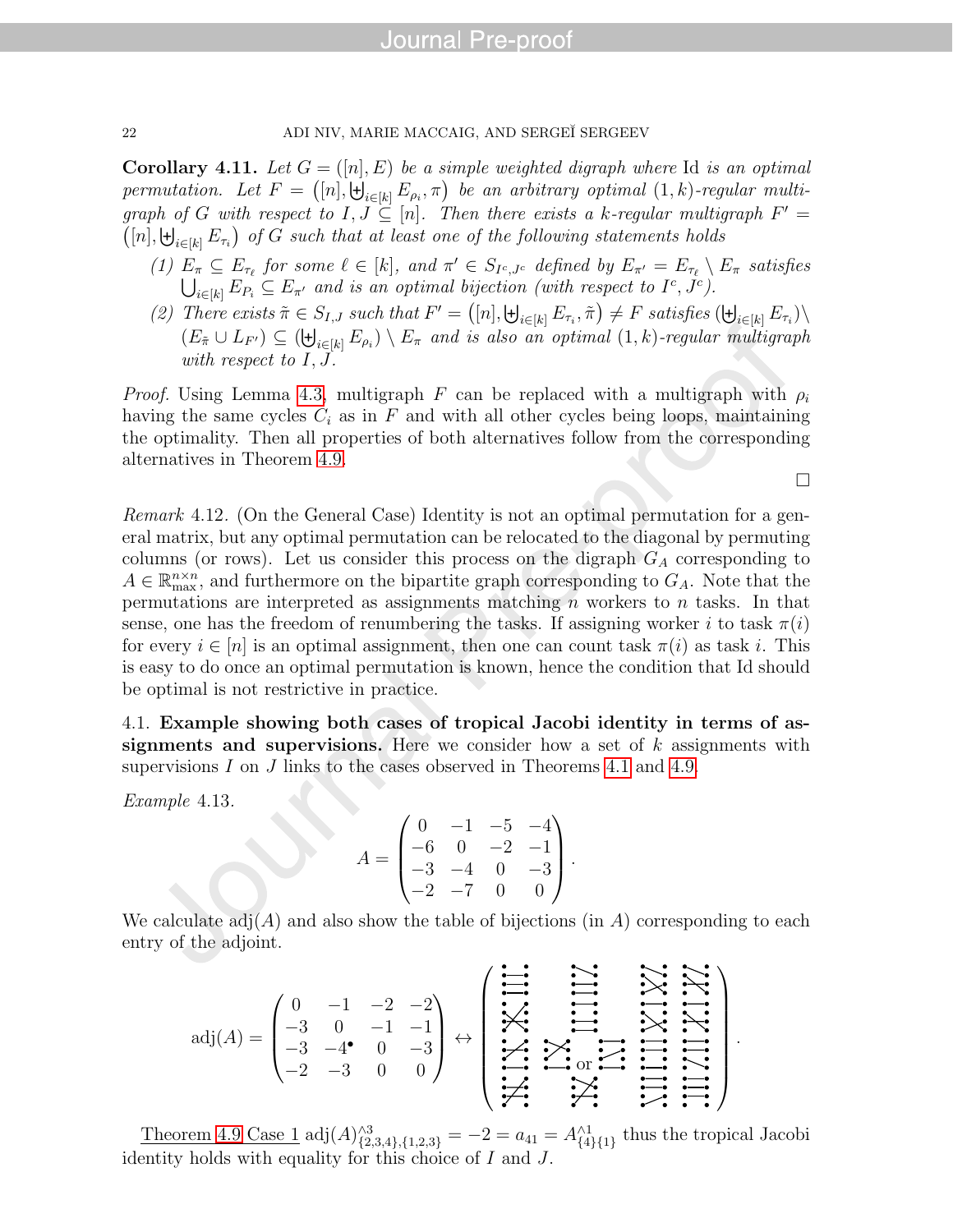#### OPTIMAL ASSIGNMENTS WITH SUPERVISIONS 23

In this case there is only one set of 3 assignments with supervisions  $I$  on  $J$  which achieves the maximum base value. This value  $\text{adj}(A)_{\{2,3,4\},\{1,2,3\}}^{\wedge 3}$  is attained for the bijection (in adj $(A)$ )  $(2, 2)$ ,  $(3, 3)$ ,  $(4, 1)$  which corresponds to the following three bijections  $(in A)$ , that is, three assignments with supervisions:

$$
\begin{array}{c}\n\bullet \\
\bullet \\
\bullet \\
\bullet \\
\bullet \\
\bullet\n\end{array}
$$

We can rearrange the solid edges so that we have  $k - 1 = 2$  full permutations in  $S_4$ , and a bijection representing the optimal permutation of  $A^{\wedge n-k}$  which can be completed to a full permutation by adding the edges representing supervisions. Indeed, in the figure below we have, on the left, the 3 assignments with supervisions described by the bijections. On the right we rearrange the edges (note that they both represent the same digraph, and have the same value).



By rearranging the edges in this way, we have found that the base value of the  $k$ assignments (the sum of the weights of the solid assignments on the left hand side) is equal to the sum of the value of two identity permutations (which achieve the value of  $per(A)$  and one bijection from  $J^C = \{4\}$  to  $I^C = \{1\}$  (which reflects the value of  $A_{J^C,I^C}^{\wedge (n-k)}$ ). Further, in this case, the supervised edges are always constitute a bijection σ from J to I which is the complement to the bijection  $\tau$  from  $J^C$  to  $I^C$  which attains the value of  $A_{J^C,I^C}^{\wedge (n-k)}$  in the sense that together  $\sigma$  and  $\tau$  form a permutation in  $S_n$ .

Case 2a in the proof of Theorem [4.9](#page-17-1) For  $I = \{1, 2, 3\}$  and  $J = \{1, 3, 4\}$  we have

$$
adj(A)_{J,I}^{\wedge 3} = -3^{\bullet} > A_{I^C,J^C}^{\wedge 1} = A_{4,2} = -7.
$$

This is attained by two bijections (in  $adj(A)$ ),  $(1, 2)$ ,  $(3, 3)$ ,  $(4, 1)$  and  $(1, 1)$ ,  $(3, 3)$ ,  $(4, 2)$ , These represent, in A, the following choices for 3 assignments with supervisions. Note that the supervisions change, but the edges representing the assignments are only rearranged.

$$
\sum_{n=1}^{\infty} \frac{1}{n} \sum_{n=1}^{\infty} \frac{1}{n} \sum_{n=1}^{\infty} \frac{1}{n} \sum_{n=1}^{\infty} \frac{1}{n} \sum_{n=1}^{\infty} \frac{1}{n} \sum_{n=1}^{\infty} \frac{1}{n} \sum_{n=1}^{\infty} \frac{1}{n} \sum_{n=1}^{\infty} \frac{1}{n} \sum_{n=1}^{\infty} \frac{1}{n} \sum_{n=1}^{\infty} \frac{1}{n} \sum_{n=1}^{\infty} \frac{1}{n} \sum_{n=1}^{\infty} \frac{1}{n} \sum_{n=1}^{\infty} \frac{1}{n} \sum_{n=1}^{\infty} \frac{1}{n} \sum_{n=1}^{\infty} \frac{1}{n} \sum_{n=1}^{\infty} \frac{1}{n} \sum_{n=1}^{\infty} \frac{1}{n} \sum_{n=1}^{\infty} \frac{1}{n} \sum_{n=1}^{\infty} \frac{1}{n} \sum_{n=1}^{\infty} \frac{1}{n} \sum_{n=1}^{\infty} \frac{1}{n} \sum_{n=1}^{\infty} \frac{1}{n} \sum_{n=1}^{\infty} \frac{1}{n} \sum_{n=1}^{\infty} \frac{1}{n} \sum_{n=1}^{\infty} \frac{1}{n} \sum_{n=1}^{\infty} \frac{1}{n} \sum_{n=1}^{\infty} \frac{1}{n} \sum_{n=1}^{\infty} \frac{1}{n} \sum_{n=1}^{\infty} \frac{1}{n} \sum_{n=1}^{\infty} \frac{1}{n} \sum_{n=1}^{\infty} \frac{1}{n} \sum_{n=1}^{\infty} \frac{1}{n} \sum_{n=1}^{\infty} \frac{1}{n} \sum_{n=1}^{\infty} \frac{1}{n} \sum_{n=1}^{\infty} \frac{1}{n} \sum_{n=1}^{\infty} \frac{1}{n} \sum_{n=1}^{\infty} \frac{1}{n} \sum_{n=1}^{\infty} \frac{1}{n} \sum_{n=1}^{\infty} \frac{1}{n} \sum_{n=1}^{\infty} \frac{1}{n}
$$

This is what was expected from Theorem [4.9;](#page-17-1) that the daily assignments of workers to jobs which are not a supervised assignment (the solid edges in the above) can be swapped between days to give another set of k assignments with the same base value but a different set of supervisions I on J.

Case 2b in the proof of Theorem [4.9](#page-17-1) Finally, it can be verified that, for  $I = \{1, 2\}$ and  $J = \{3, 4\}$  we have

$$
adj(A)^{2}_{J,I} = -6^{\bullet} = (adj(A)_{3,1}adj(A)_{4,2}) \oplus (adj(A)_{3,2}adj(A)_{4,1})
$$

and  $A_{I^C,J^C}^{\wedge 2} = -6 = A_{3,2}A_{4,1}$ . In this case  $\text{adj}(A)_{J,I}^{\wedge 2}$  is attained twice and equality holds in the tropical Jacobi identity. There are three sets of 2 assignments obtaining the optimal base value in this case, shown below. The final one can be rearranged into an identity permutation, and the edges  $(3, 2)$  and  $(4, 1)$  which reflect the bijection attaining the value of  $A_{I^C,J^C}^{\wedge 2}$ .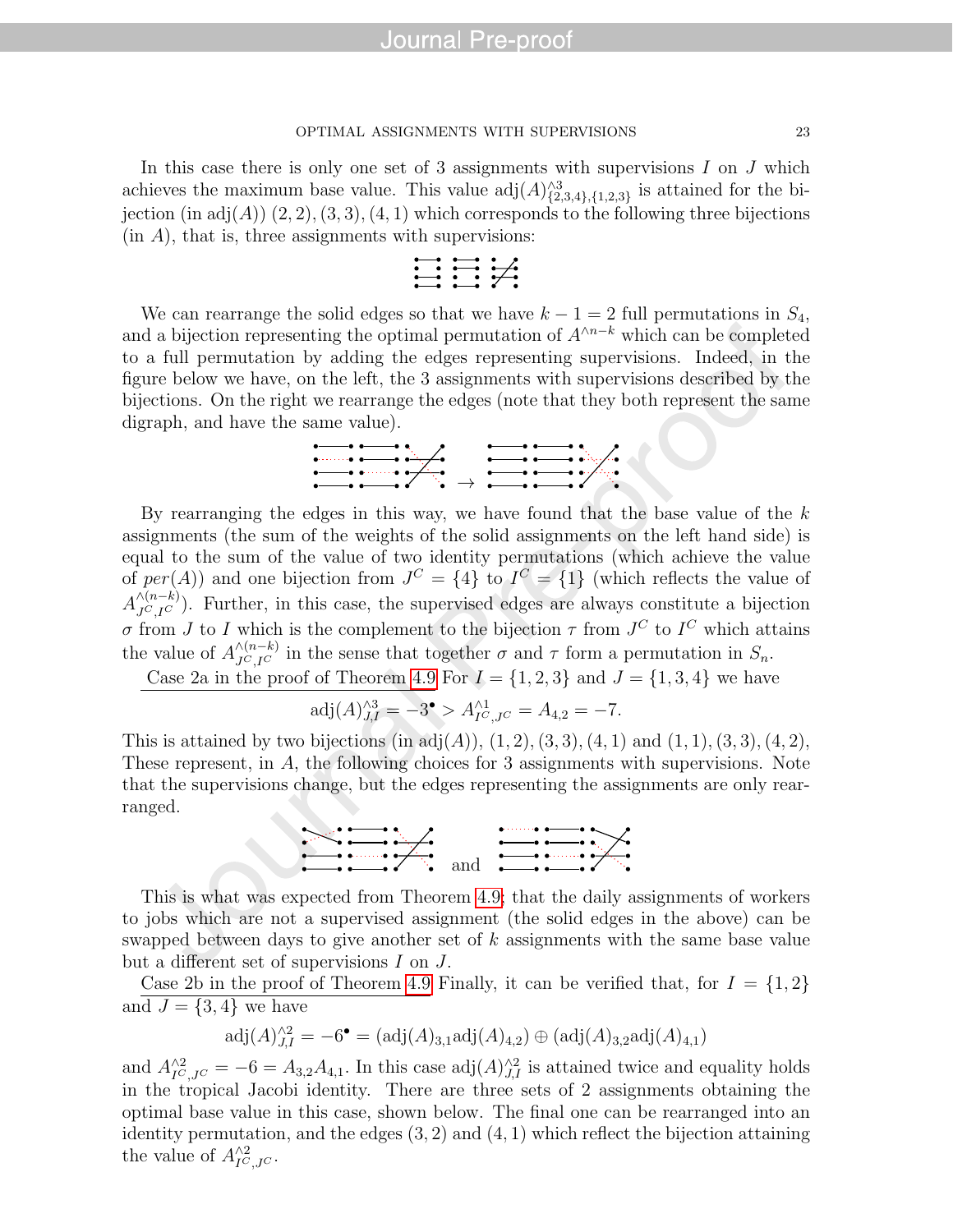24 ADI NIV, MARIE MACCAIG, AND SERGEÏ SERGEEV



4.2. The Jacobi identity and assignments with supervisions. Tropical Jacobi tells us that either more than one set of bijections corresponding to optimal base value  $(= adj(A)^{\wedge k}_{J,I})$  of k assignments with supervisions I on J or, it is sufficient to calculate the optimal bijection on  $A[[n] - I, [n] - J]$ .

Using the same method as the proof of Theorem [4.9,](#page-17-1) we get the following.

Proposition 4.14. If equality holds in the tropical Jacobi identity, then an optimal set of k assignments with supervisions can be found in  $\mathcal{O}(n^3)$  time.

*Proof.* Assume  $\tau: I^C \to J^C$  attains  $A_{I^C, J^C}^{\wedge (n-k)}$ . Then  $\tau$  is composed of elementary paths  $P \in \mathcal{P}$  and cycles  $C \in \mathcal{C}$ . Observe that the cycles in  $\mathcal{C}$  can be assumed loops (given that we are working in the normalized case).

For each path we construct one assignment and identify its supervised edge as follows: Let  $p = (i_1, j_1 = i_2, j_2 = i_3, \ldots, j_{k-1} = i_t, j_t)$  where  $i_1, \ldots, i_t \in I$  and  $j_1, \ldots, j_t \in J$ . The edge/assignment  $(t(p), s(p))$  completes p into a cycle, and we add loops  $(r, r)$  for  $r \in [n] \setminus \{i_1, \ldots, i_k\}$  to obtain  $\pi_p \in S_n$ . The supervised edge in  $\pi_p$  is  $(t(p), s(p))$ .

Note that, if there are less than k elementary paths in the decomposition of  $\tau$ , then the remaining permutations and supervised edges are respectively identity permutations and loops between unassigned vertices. Finally, observe that there will never be more than k elementary paths. The most computationally expensive part of this procedure is finding the bijection at the start, this is  $\mathcal{O}((n-k)^3)$  by the Hungarian Method. □

#### 5. Acknowledgement

We are grateful to Peter Butkovič, Stéphane Gaubert and Marianne Akian for supporting and inspiring us, and also to the anonimous referees of this paper for their careful reading and useful comments.

#### **REFERENCES**

- <span id="page-25-0"></span>[AGN18] M. Akian, S. Gaubert, and A. Niv. Tropical compound matrix identities. Linear Algebra Appl., 551:162–206, 2018.
- <span id="page-25-6"></span>[BCOQ92] F. Baccelli, G. Cohen, G.J. Olsder, and J.P. Quadrat. Synchronization and linearity. Wiley Series in Probability and Mathematical Statistics: Probability and Mathematical Statistics. John Wiley & Sons, Ltd., Chichester, 1992. An algebra for discrete event systems.
- <span id="page-25-1"></span>[But03] P. Butkovič. Max-algebra: the linear algebra of combinatorics? Linear Algebra Appl., 367:313–335, 2003.
- <span id="page-25-2"></span>[FJ11] S. M. Fallat and C. R. Johnson. Totally Nonnegative Matrices. Princeton Series in Applied Mathematics. Princeton university press, 2011.
- <span id="page-25-8"></span>[FT87] M.L Fredman and R.E. Tarjan. Fibonacci heaps and their uses in improved network optimization algorithms. Journal of the ACM, 596-615(3):34, 1987.
- <span id="page-25-7"></span>[Gau92] S. Gaubert. *Théorie des systèmes linéaires dans les dioïdes*. Phd dissertation, École des Mines de Paris, Paris, July 1992.
- <span id="page-25-3"></span>[IR11] Z. Izhakian and L. Rowen. Supertropical matrix algebra. Israel J. Math., 182:383–424, 2011.
- <span id="page-25-5"></span>[Kuh55] H. W. Kuhn. The hungarian method for the assignment problem. Navel Research Logistics Quarterly, 2:83–97, 1955.
- <span id="page-25-4"></span>[Mun57] J. Munkres. Algorithms for the assignment and transportation problems. J. of the Soc. for Industrial and Appl. Math., 5:32–38, 1957.